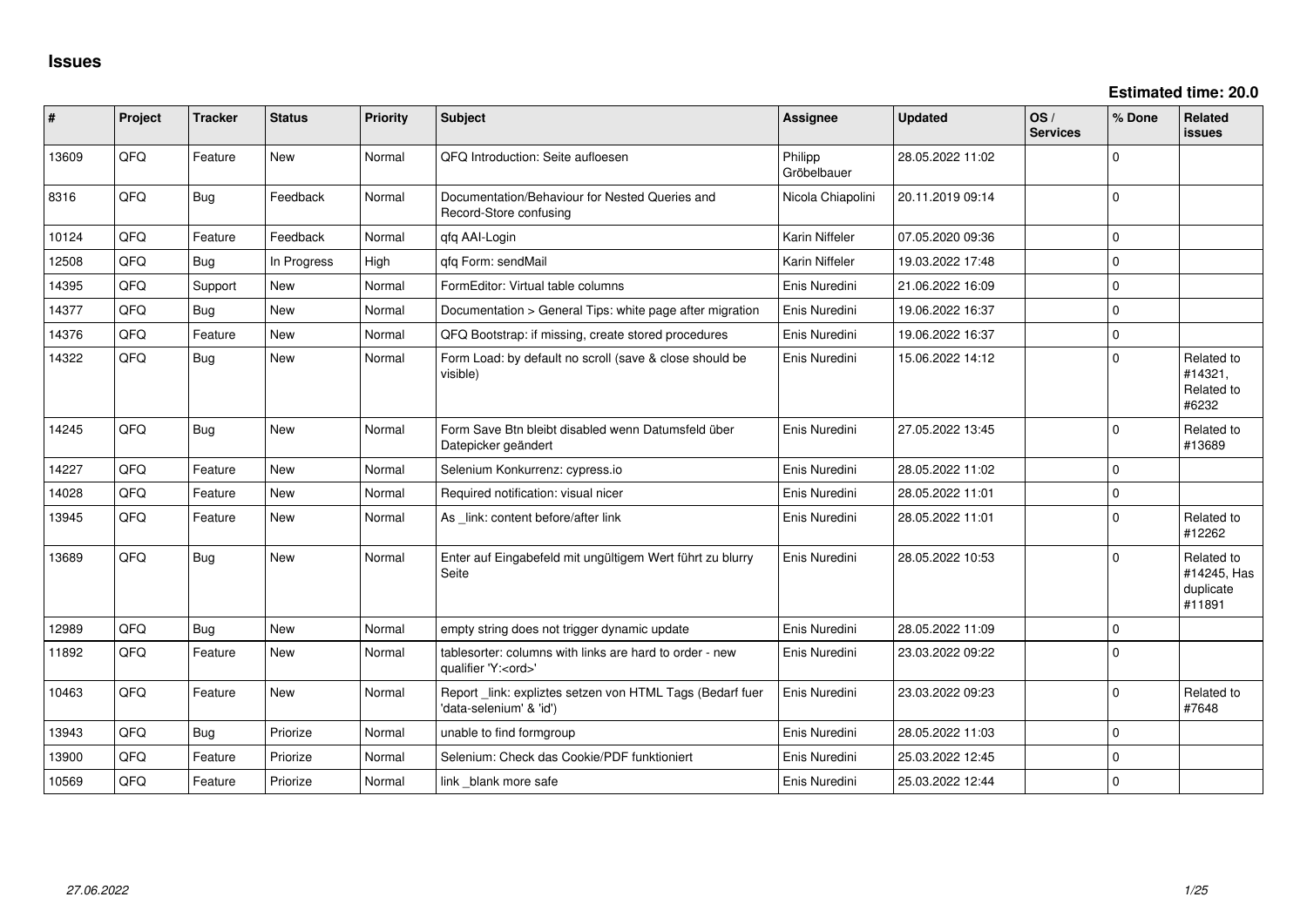| $\vert$ # | Project | <b>Tracker</b> | <b>Status</b>     | <b>Priority</b> | <b>Subject</b>                                                                       | Assignee      | <b>Updated</b>   | OS/<br><b>Services</b> | % Done      | Related<br><b>issues</b>                                                                                                                                              |
|-----------|---------|----------------|-------------------|-----------------|--------------------------------------------------------------------------------------|---------------|------------------|------------------------|-------------|-----------------------------------------------------------------------------------------------------------------------------------------------------------------------|
| 14320     | QFQ     | Feature        | ToDo              | Normal          | Allow specific HTML Tags and Attributes: general, TinyMCE                            | Enis Nuredini | 17.06.2022 10:44 |                        | $\mathbf 0$ | Related to<br>#12664,<br>Related to<br>#12039,<br>Related to<br>#11702,<br>Related to<br>#7239,<br>Related to<br>#3708,<br>Related to<br>#3646,<br>Related to<br>#880 |
| 14303     | QFQ     | Bug            | ToDo              | Normal          | datetime broken with picker                                                          | Enis Nuredini | 17.06.2022 09:02 |                        | $\mathbf 0$ | Related to<br>#12630                                                                                                                                                  |
| 13899     | QFQ     | <b>Bug</b>     | ToDo              | Normal          | Selenium: zum laufen bringen                                                         | Enis Nuredini | 25.03.2022 10:24 |                        | $\mathbf 0$ |                                                                                                                                                                       |
| 12262     | QFQ     | Feature        | ToDo              | Normal          | Form buttons on top: more customable                                                 | Enis Nuredini | 17.06.2022 10:44 |                        | $\mathbf 0$ | Related to<br>#13945, Has<br>duplicate<br>#4046, Has<br>duplicate<br>#10080                                                                                           |
| 12630     | QFQ     | Feature        | In Progress       | Normal          | Input: date[time]: min / max values                                                  | Enis Nuredini | 20.06.2022 18:31 |                        | $\mathbf 0$ | Related to<br>#10096,<br>Related to<br>#14302,<br>Related to<br>#14303                                                                                                |
| 13767     | QFQ     | <b>Bug</b>     | Feedback          | Normal          | date/time-picker: required shows up/down button orange                               | Enis Nuredini | 16.05.2022 23:16 |                        | $\mathbf 0$ |                                                                                                                                                                       |
| 13572     | QFQ     | Feature        | Feedback          | Normal          | Form Load: misleading error message on trying to load non<br>existent primary record | Enis Nuredini | 16.05.2022 23:16 |                        | 100         |                                                                                                                                                                       |
| 10782     | QFQ     | Feature        | Feedback          | Normal          | Tiny MCE: Image Upload                                                               | Enis Nuredini | 16.05.2022 23:16 |                        | $\mathbf 0$ | Related to<br>#12452                                                                                                                                                  |
| 13608     | QFQ     | Feature        | Some day<br>maybe | Normal          | Automatic Browser Language Redirect                                                  | Enis Nuredini | 17.06.2022 08:35 |                        | $\pmb{0}$   |                                                                                                                                                                       |
| 13757     | QFQ     | Feature        | New               | High            | QR / Bar-Code Plugin                                                                 | Enis Nuredini | 19.03.2022 17:43 |                        | $\mathbf 0$ |                                                                                                                                                                       |
| 13716     | QFQ     | <b>Bug</b>     | New               | High            | Firefox ask to store username/password                                               | Enis Nuredini | 30.05.2022 09:31 |                        | $\mathbf 0$ | Related to<br>#13827                                                                                                                                                  |
| 12066     | QFQ     | <b>Bug</b>     | New               | High            | enterAsSubmit: Forward wird nicht ausgeführt                                         | Enis Nuredini | 29.05.2022 09:23 |                        | $\mathbf 0$ |                                                                                                                                                                       |
| 8891      | QFQ     | Bug            | New               | High            | formSubmitLog: do not log passwords                                                  | Enis Nuredini | 25.03.2022 09:06 |                        | $\mathbf 0$ |                                                                                                                                                                       |
| 11630     | QFG     | <b>Bug</b>     | Feedback          | High            | Bitte check ob CALL() in 20.11.0 noch so funktioniert wie in<br>20.4.1               | Enis Nuredini | 28.05.2022 13:45 |                        | $\pmb{0}$   | Related to<br>#11325                                                                                                                                                  |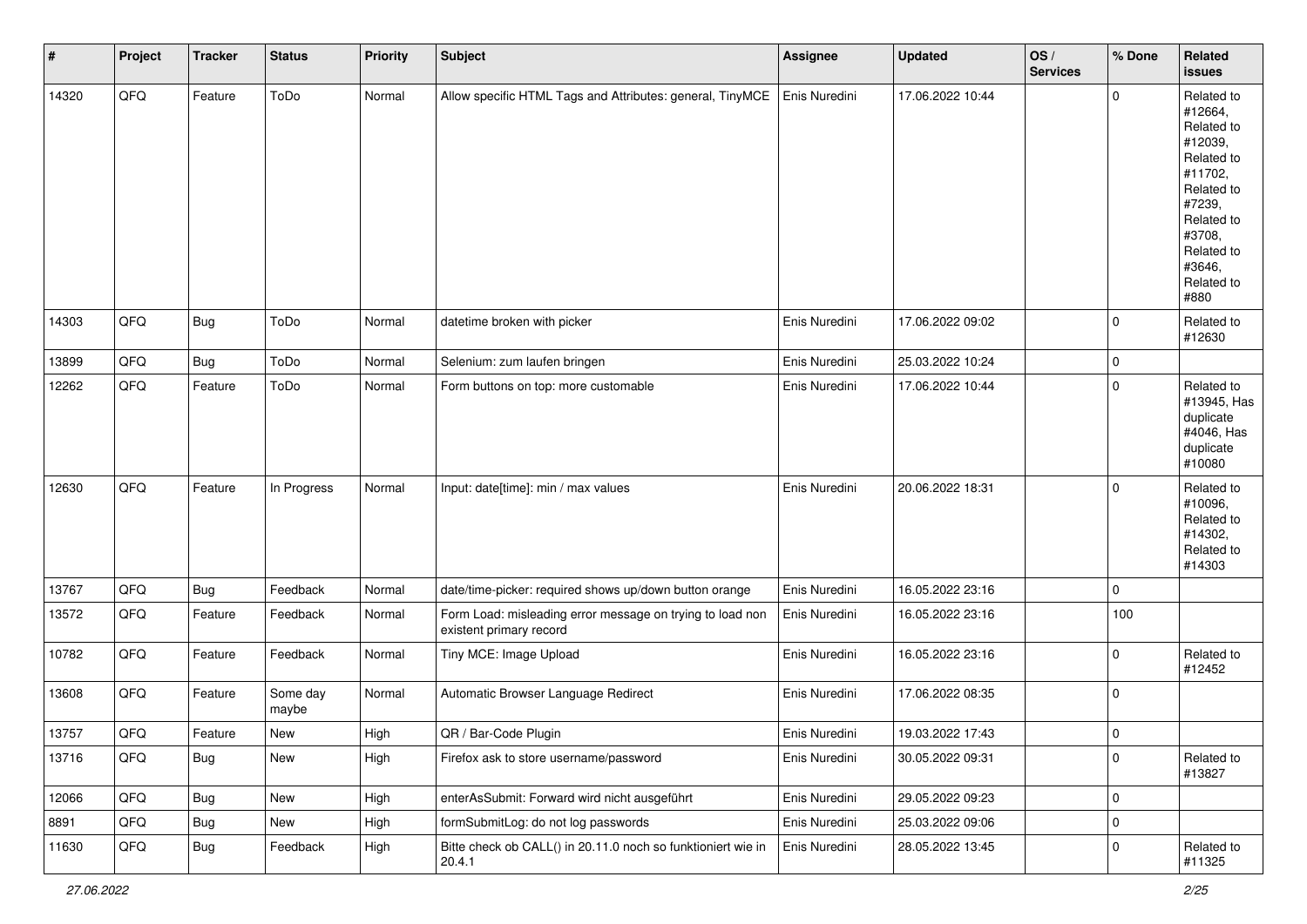| #     | Project | <b>Tracker</b> | <b>Status</b>     | <b>Priority</b> | <b>Subject</b>                                                                           | Assignee            | <b>Updated</b>   | OS/<br><b>Services</b> | % Done      | Related<br><b>issues</b>                    |
|-------|---------|----------------|-------------------|-----------------|------------------------------------------------------------------------------------------|---------------------|------------------|------------------------|-------------|---------------------------------------------|
| 9052  | QFQ     | Feature        | Feedback          | High            | Report: CodeMirror with SQL Syntax Highlight in FE                                       | Enis Nuredini       | 08.06.2022 10:25 |                        | $\Omega$    |                                             |
| 3613  | QFQ     | <b>Bug</b>     | Some day<br>maybe | Normal          | note /note unchecked -> note div (col-md) wird weiterhin<br>gerendert                    | Elias Villiger      | 01.02.2020 23:19 |                        | 100         |                                             |
| 11347 | QFQ     | Bug            | Feedback          | Normal          | If Bedingungen funktionieren nicht korrekt                                               | Christoph Fuchs     | 21.03.2021 20:37 |                        | $\mathbf 0$ |                                             |
| 7456  | QFQ     | Bug            | Some day<br>maybe | Low             | Todos in Code: solve or make ticket                                                      | Carsten Rose        | 16.09.2021 15:10 |                        | $\Omega$    |                                             |
| 3537  | QFQ     | Feature        | Some day<br>maybe | Low             | SHOW COLUMNS FROM tableName - Extend '{{!'<br>definition                                 | Carsten Rose        | 11.12.2019 16:02 |                        | $\mathbf 0$ |                                             |
| 3273  | QFQ     | Feature        | Some day<br>maybe | Low             | Dirty Flag in Form                                                                       | Carsten Rose        | 11.12.2019 16:02 |                        | $\mathbf 0$ |                                             |
| 14305 | QFQ     | Bug            | New               | Normal          | Inline Report editing does not create history entries                                    | Carsten Rose        | 10.06.2022 11:55 |                        | $\Omega$    |                                             |
| 14304 | QFQ     | Bug            | New               | Normal          | table sorter view safer does not work                                                    | Carsten Rose        | 10.06.2022 11:49 |                        | $\Omega$    |                                             |
| 14233 | QFQ     | Bug            | New               | Normal          | AS _link: question - HTML is not rendered                                                | Carsten Rose        | 28.05.2022 11:02 |                        | $\Omega$    |                                             |
| 14091 | QFQ     | Bug            | <b>New</b>        | Normal          | inconsistent template path for twig                                                      | Carsten Rose        | 19.04.2022 18:36 |                        | $\Omega$    |                                             |
| 14090 | QFQ     | Feature        | New               | Normal          | Nützliche _script funktionen                                                             | Carsten Rose        | 28.05.2022 11:03 |                        | 0           |                                             |
| 14077 | QFQ     | Bug            | New               | Normal          | As _link: Attribute 'class' missing by r:1 and r:3 - but should<br>set                   | Carsten Rose        | 28.05.2022 11:02 |                        | $\Omega$    | Related to<br>#5342,<br>Related to<br>#4343 |
| 13843 | QFQ     | Feature        | <b>New</b>        | Normal          | Create JWT via QFQ                                                                       | Carsten Rose        | 19.03.2022 17:42 |                        | $\Omega$    |                                             |
| 13841 | QFQ     | Feature        | New               | Normal          | Create PDF via iText - evaluate                                                          | Carsten Rose        | 19.03.2022 17:42 |                        | $\Omega$    |                                             |
| 13706 | QFQ     | Bug            | <b>New</b>        | Normal          | Wrong CheckType in FieldElement LastStatus of Form Cron                                  | <b>Carsten Rose</b> | 21.01.2022 18:20 |                        | $\Omega$    |                                             |
| 13700 | QFQ     | Feature        | New               | Normal          | Redesign qfq.io Seite                                                                    | Carsten Rose        | 19.03.2022 17:43 |                        | $\Omega$    |                                             |
| 13659 | QFQ     | Bug            | New               | Normal          | wrong sanitize class applied to R-store                                                  | Carsten Rose        | 15.01.2022 14:23 |                        | $\Omega$    |                                             |
| 13592 | QFQ     | Bug            | New               | Normal          | QFQ Build Queue: das vergeben von Tags klappt nicht. Es<br>werden keine Releases gebaut. | Carsten Rose        | 19.03.2022 17:45 |                        | $\mathbf 0$ |                                             |
| 13467 | QFQ     | Feature        | New               | Normal          | ChangeLog Generator                                                                      | Carsten Rose        | 19.03.2022 17:46 |                        | $\Omega$    | Related to<br>#11460                        |
| 13460 | QFQ     | Bug            | New               | Normal          | Doc: Password set/reset  password should not processed<br>with 'html encode'             | Carsten Rose        | 19.03.2022 17:46 |                        | $\Omega$    |                                             |
| 13451 | QFQ     | Bug            | New               | Normal          | Character Counter / Max Character: Problem in Safari                                     | Carsten Rose        | 15.04.2022 17:18 |                        | $\Omega$    |                                             |
| 13354 | QFQ     | Feature        | New               | Normal          | Using Websocket in QFQ                                                                   | Carsten Rose        | 10.11.2021 15:47 |                        | $\mathbf 0$ |                                             |
| 13332 | QFQ     | <b>Bug</b>     | New               | Normal          | Multi Form: Required Felder werden visuell nicht markiert.                               | Carsten Rose        | 19.03.2022 17:47 |                        | $\mathbf 0$ |                                             |
| 13331 | QFQ     | Bug            | New               | Normal          | Multi Form: Clear Icon misplaced                                                         | Carsten Rose        | 19.03.2022 17:47 |                        | 0           |                                             |
| 12716 | QFQ     | Bug            | New               | Normal          | template group: Pattern only applied to first instance                                   | Carsten Rose        | 19.03.2022 17:47 |                        | 0           |                                             |
| 12714 | QFQ     | <b>Bug</b>     | New               | Normal          | Conversion of GIF to PDF broken when GIF contains Alpha.                                 | Carsten Rose        | 19.03.2022 17:49 |                        | $\mathbf 0$ |                                             |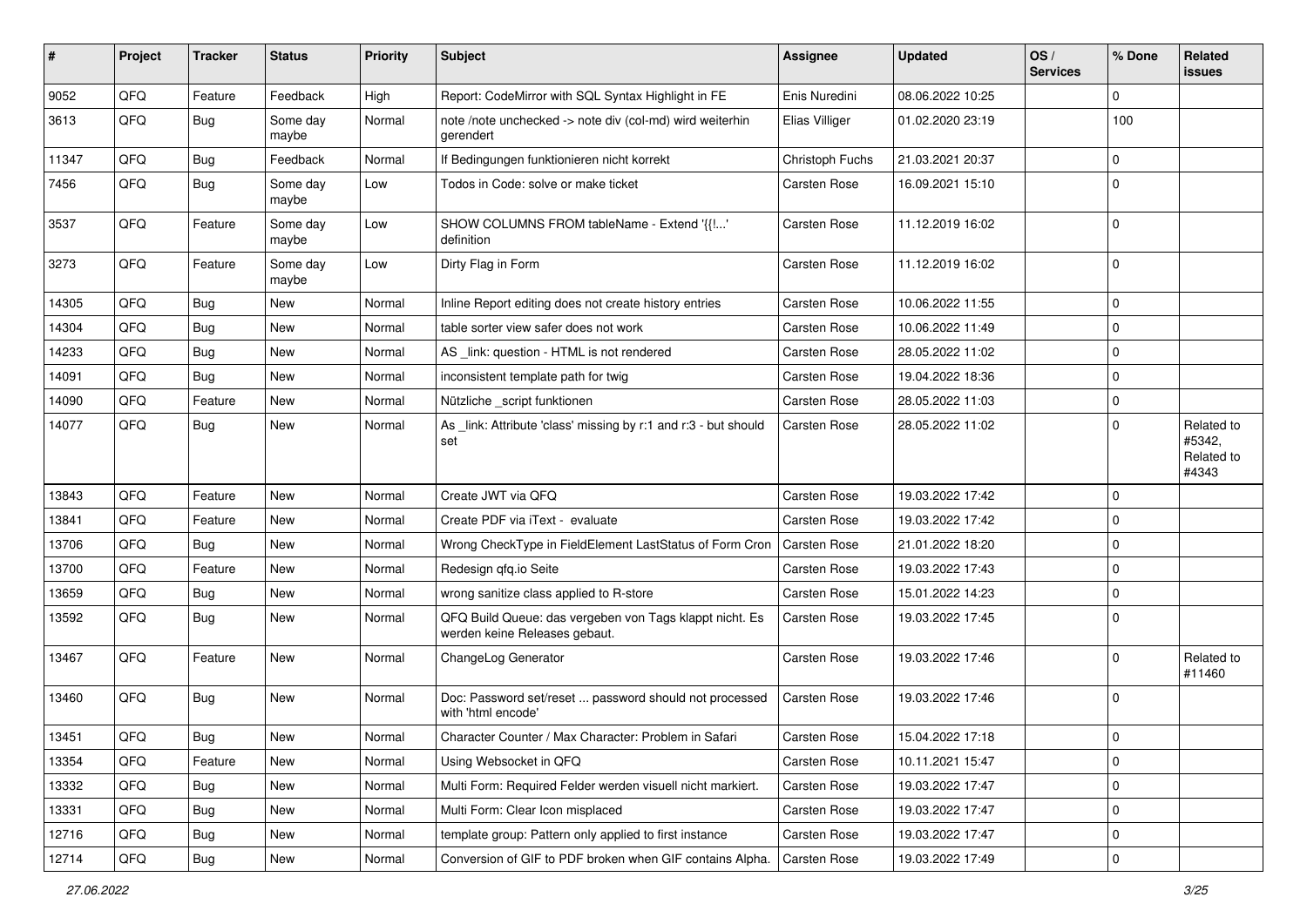| #     | Project | <b>Tracker</b> | <b>Status</b> | <b>Priority</b> | Subject                                                                                                                                             | Assignee     | <b>Updated</b>   | OS/<br><b>Services</b> | % Done      | <b>Related</b><br><b>issues</b>               |
|-------|---------|----------------|---------------|-----------------|-----------------------------------------------------------------------------------------------------------------------------------------------------|--------------|------------------|------------------------|-------------|-----------------------------------------------|
| 12679 | QFQ     | Feature        | <b>New</b>    | Normal          | tablesorter: custom column width                                                                                                                    | Carsten Rose | 16.06.2021 11:10 |                        | $\mathbf 0$ |                                               |
| 12664 | QFQ     | Feature        | New           | Normal          | TinyMCE: report/remove malicous HTML/JS Code                                                                                                        | Carsten Rose | 19.03.2022 17:47 |                        | $\mathbf 0$ | Related to<br>#14320                          |
| 12632 | QFQ     | Feature        | New           | Normal          | TinyMCE: Prepare CSS classes for images                                                                                                             | Carsten Rose | 04.06.2021 14:35 |                        | 100         | Blocked by<br>#12186                          |
| 12603 | QFQ     | Feature        | New           | Normal          | Dropdown (Select), Radio, checkbox:<br>itemListAlways={{!SELECT key, value}}                                                                        | Carsten Rose | 19.03.2022 17:47 |                        | $\mathbf 0$ |                                               |
| 12581 | QFQ     | Bug            | New           | Normal          | Form.forward=close: Record 'new' in new browser tab ><br>save (& close) >> Form is not reloaded with new created<br>record id and stays in mode=new | Carsten Rose | 19.03.2022 17:48 |                        | $\mathbf 0$ |                                               |
| 12520 | QFQ     | Bug            | <b>New</b>    | Normal          | Switch FE User: still active even FE User session expired                                                                                           | Carsten Rose | 19.03.2022 17:48 |                        | $\mathbf 0$ |                                               |
| 12512 | QFQ     | <b>Bug</b>     | <b>New</b>    | Normal          | Some MySQL Installation can't use 'stored procedures'                                                                                               | Carsten Rose | 19.03.2022 17:48 |                        | $\mathbf 0$ |                                               |
| 12480 | QFQ     | Feature        | New           | Normal          | If QFQ upgrade is running, block further request                                                                                                    | Carsten Rose | 03.05.2021 20:45 |                        | $\mathbf 0$ |                                               |
| 12477 | QFQ     | Feature        | New           | Normal          | Support for refactoring: Form, FormElement, diverse<br>Tabellen/Spalten, tt-content Records                                                         | Carsten Rose | 03.05.2021 20:45 |                        | $\mathbf 0$ |                                               |
| 12474 | QFQ     | Feature        | New           | Normal          | Check BaseConfigURL if it is given and the the last char is '/'                                                                                     | Carsten Rose | 03.05.2021 20:45 |                        | $\mathbf 0$ |                                               |
| 12465 | QFQ     | Feature        | New           | Normal          | QFQ Function: use in FE to fill StoreRecord                                                                                                         | Carsten Rose | 05.05.2021 21:58 |                        | $\mathbf 0$ |                                               |
| 12413 | QFQ     | Feature        | New           | Normal          | STORE_TYPO3: enhance for {{be_users.email:T}},<br>{{fe users.email:T}}                                                                              | Carsten Rose | 03.05.2021 20:45 |                        | $\mathbf 0$ | Related to<br>#12412,<br>Related to<br>#10012 |
| 12412 | QFQ     | Feature        | New           | Normal          | Action/Escape qualifier 'e' (empty), '0': if given, an empty<br>string (or '0') will be treated as 'not found'                                      | Carsten Rose | 08.05.2021 09:40 |                        | $\Omega$    | Related to<br>#12413,<br>Related to<br>#10012 |
| 12400 | QFQ     | Feature        | New           | Normal          | Tutorial ist in QFQ Doku, Wird in der Suche gefunden, es<br>gibt aber kein Menupunkt - Inhalt ueberpruefen                                          | Carsten Rose | 03.05.2021 20:45 |                        | $\mathbf 0$ |                                               |
| 12330 | QFQ     | Feature        | New           | Normal          | Copy to input field / text area / TinyMCE                                                                                                           | Carsten Rose | 07.04.2021 09:01 |                        | $\pmb{0}$   |                                               |
| 12327 | QFQ     | Bug            | New           | Normal          | Copy to clipboard: Glyphicon can not be changed                                                                                                     | Carsten Rose | 27.12.2021 17:59 |                        | $\mathbf 0$ |                                               |
| 12269 | QFQ     | Feature        | New           | Normal          | 2FA - Login                                                                                                                                         | Carsten Rose | 03.05.2021 20:45 |                        | $\mathbf 0$ |                                               |
| 12187 | QFQ     | Bug            | New           | Normal          | Trigger FormAsFile() via Report: probably problem with multi<br>DB setup                                                                            | Carsten Rose | 20.03.2021 21:20 |                        | $\mathbf 0$ |                                               |
| 12163 | QFQ     | Feature        | New           | Normal          | Checkbox: table wrap                                                                                                                                | Carsten Rose | 03.05.2021 20:51 |                        | $\pmb{0}$   |                                               |
| 12162 | QFQ     | Feature        | New           | Normal          | FE.type=sendmail: personalized mailing (several mails) via<br>template                                                                              | Carsten Rose | 03.05.2021 20:45 |                        | $\mathbf 0$ |                                               |
| 12146 | QFQ     | Feature        | New           | Normal          | Autocron Job: Anzeigen wann der naechste Job ausgefuehrt   Carsten Rose<br>wird, resp das er nicht ausgefuehrt wird                                 |              | 15.03.2021 15:23 |                        | $\pmb{0}$   |                                               |
| 12133 | QFQ     | Bug            | New           | Normal          | NPM, phpSpreadSheet aktualisieren                                                                                                                   | Carsten Rose | 15.03.2021 09:04 |                        | $\pmb{0}$   |                                               |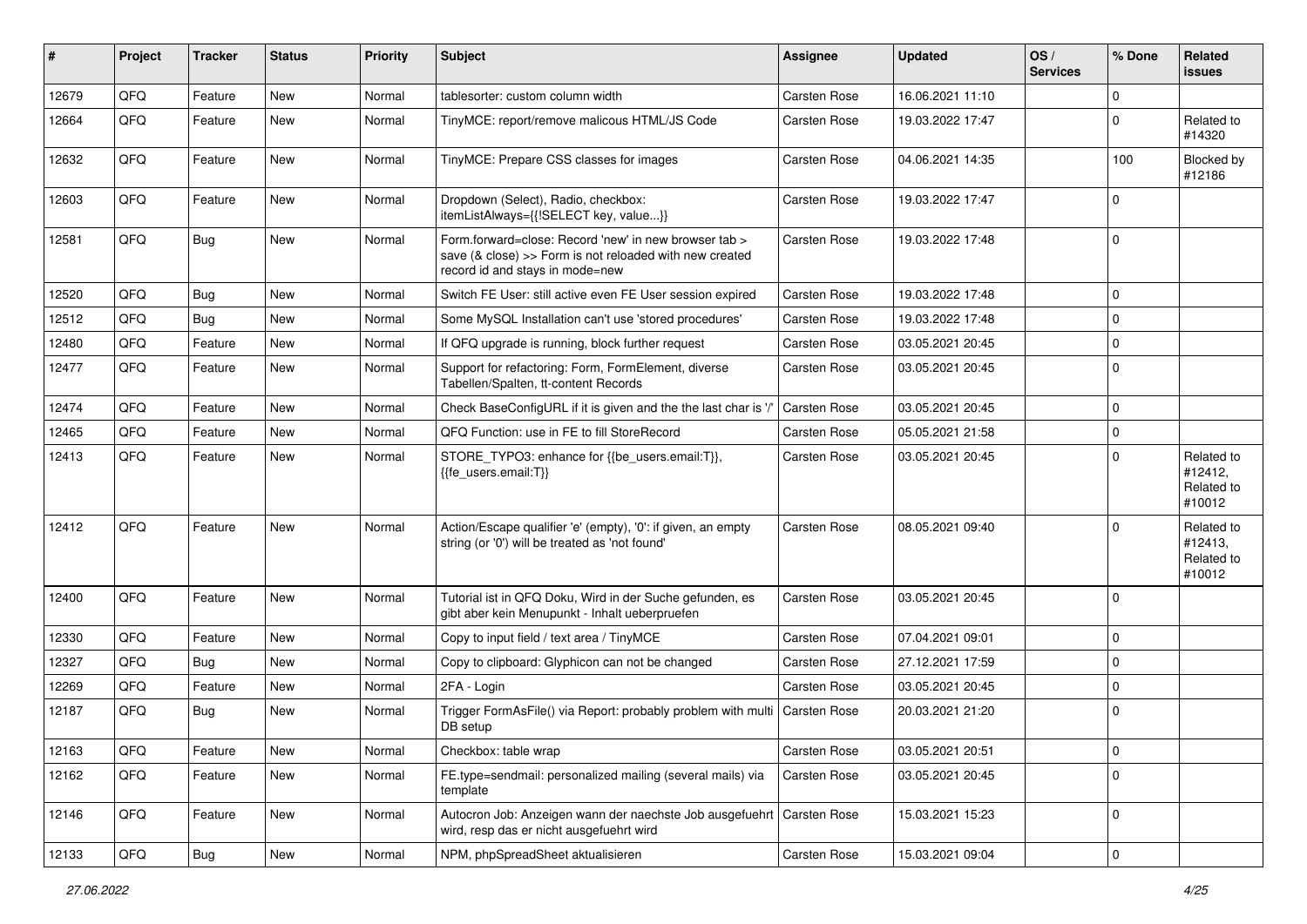| #     | Project | <b>Tracker</b> | <b>Status</b> | <b>Priority</b> | <b>Subject</b>                                                                                       | <b>Assignee</b>                                        | <b>Updated</b>   | OS/<br><b>Services</b> | % Done      | Related<br><b>issues</b>                     |                      |
|-------|---------|----------------|---------------|-----------------|------------------------------------------------------------------------------------------------------|--------------------------------------------------------|------------------|------------------------|-------------|----------------------------------------------|----------------------|
| 12119 | QFQ     | Feature        | <b>New</b>    | Normal          | AS paged: error message missing if there ist no 'r'<br>argument.                                     | Carsten Rose                                           | 03.05.2021 20:51 |                        | $\mathbf 0$ |                                              |                      |
| 12109 | QFQ     | Feature        | New           | Normal          | Donwload Link: Plain, SIP, Persistent Link, Peristent SIP -<br>new notation                          | Carsten Rose                                           | 03.05.2021 20:45 |                        | $\mathbf 0$ | Related to<br>#12085                         |                      |
| 12045 | QFQ     | <b>Bug</b>     | New           | Normal          | templateGroup afterSave FE: Aufruf ohne<br>sqlHonorFormElements funktioniert nicht                   | Carsten Rose                                           | 18.02.2021 16:33 |                        | $\mathbf 0$ |                                              |                      |
| 12040 | QFQ     | <b>Bug</b>     | <b>New</b>    | Normal          | FE Mode 'hidden' für zwei FEs auf einer Zeile                                                        | Carsten Rose                                           | 18.02.2021 10:13 |                        | $\mathbf 0$ |                                              |                      |
| 12024 | QFQ     | Feature        | New           | Normal          | Excel Export: text columns by default decode<br>htmlspeciachar()                                     | Carsten Rose                                           | 17.02.2021 23:55 |                        | $\mathbf 0$ | Related to<br>#12022                         |                      |
| 12023 | QFQ     | Feature        | New           | Normal          | MySQL Stored Precdure: QDECODESPECIALCHAR()                                                          | Carsten Rose                                           | 16.02.2021 11:16 |                        | $\mathbf 0$ | Related to<br>#12022                         |                      |
| 11955 | QFQ     | Feature        | <b>New</b>    | Normal          | subrecord: new title option to set <th> attributes - e.g. to<br/>customize tablesorter options.</th> | attributes - e.g. to<br>customize tablesorter options. | Carsten Rose     | 03.05.2021 20:47       |             | $\mathbf 0$                                  | Related to<br>#11775 |
| 11775 | QFQ     | Feature        | <b>New</b>    | Normal          | Subrecord Tooltip pro Feld                                                                           | Carsten Rose                                           | 18.12.2020 15:22 |                        | $\mathbf 0$ | Related to<br>#11955                         |                      |
| 11752 | QFQ     | <b>Bug</b>     | New           | Normal          | checkbox renders multiple input elements with same name                                              | Carsten Rose                                           | 17.12.2020 14:58 |                        | $\mathbf 0$ | Related to<br>#11750                         |                      |
| 11747 | QFQ     | Feature        | <b>New</b>    | Normal          | Maintenance Page with Redirect                                                                       | Carsten Rose                                           | 03.05.2021 20:47 |                        | $\mathbf 0$ | Related to<br>#11741                         |                      |
| 11702 | QFQ     | Feature        | <b>New</b>    | Normal          | HTML Special Char makes no sense for 'allbut' if '&' is<br>forbidden                                 | Carsten Rose                                           | 07.12.2021 16:35 |                        | $\mathbf 0$ | Related to<br>#5112,<br>Related to<br>#14320 |                      |
| 11695 | QFQ     | <b>Bug</b>     | New           | Normal          | MultiForm required FE Error                                                                          | Carsten Rose                                           | 04.12.2020 13:34 |                        | $\mathbf 0$ |                                              |                      |
| 11668 | QFQ     | <b>Bug</b>     | New           | Normal          | Play function.sql - problem with mysql                                                               | Carsten Rose                                           | 03.05.2021 20:48 |                        | $\mathbf 0$ |                                              |                      |
| 11667 | QFQ     | <b>Bug</b>     | <b>New</b>    | Normal          | MySQL mariadb-server-10.3: Incorrect datetime value                                                  | Carsten Rose                                           | 03.05.2021 20:48 |                        | $\mathbf 0$ |                                              |                      |
| 11523 | QFQ     | Feature        | New           | Normal          | Mit dynamic Update erkennen, ob Upload gemacht wurde                                                 | Carsten Rose                                           | 13.11.2020 15:07 |                        | $\mathbf 0$ | Related to<br>#9533                          |                      |
| 11516 | QFQ     | Feature        | <b>New</b>    | Normal          | Multi Page Form (Previous/Next Buttons)                                                              | Carsten Rose                                           | 16.03.2021 17:52 |                        | $\mathbf 0$ |                                              |                      |
| 11504 | QFQ     | Feature        | New           | Normal          | Dynamic Update: Button text update for 'Save',' Close' &<br>'Delete'                                 | Carsten Rose                                           | 12.11.2020 23:44 |                        | $\mathbf 0$ |                                              |                      |
| 11460 | QFQ     | Feature        | New           | Normal          | Easier creation of changelog: gitchangelog                                                           | Carsten Rose                                           | 12.06.2021 10:20 |                        | $\mathbf 0$ | Related to<br>#13467                         |                      |
| 11239 | QFQ     | <b>Bug</b>     | New           | Normal          | Radiobutton (plain): horizontales Rendern abhängig vom<br>Datentyp in der Datenbank                  | Carsten Rose                                           | 30.09.2020 18:37 |                        | $\mathbf 0$ |                                              |                      |
| 11080 | QFQ     | Feature        | New           | Normal          | Send MQTT messages                                                                                   | Carsten Rose                                           | 29.08.2020 19:49 |                        | $\pmb{0}$   |                                              |                      |
| 10996 | QFQ     | Feature        | New           | Normal          | Download video via sip: no seek                                                                      | Carsten Rose                                           | 12.08.2020 14:18 |                        | $\mathbf 0$ |                                              |                      |
| 10979 | QFQ     | Feature        | New           | Normal          | Ajax Calls an API - dataReport                                                                       | Carsten Rose                                           | 11.05.2022 12:15 |                        | $\pmb{0}$   |                                              |                      |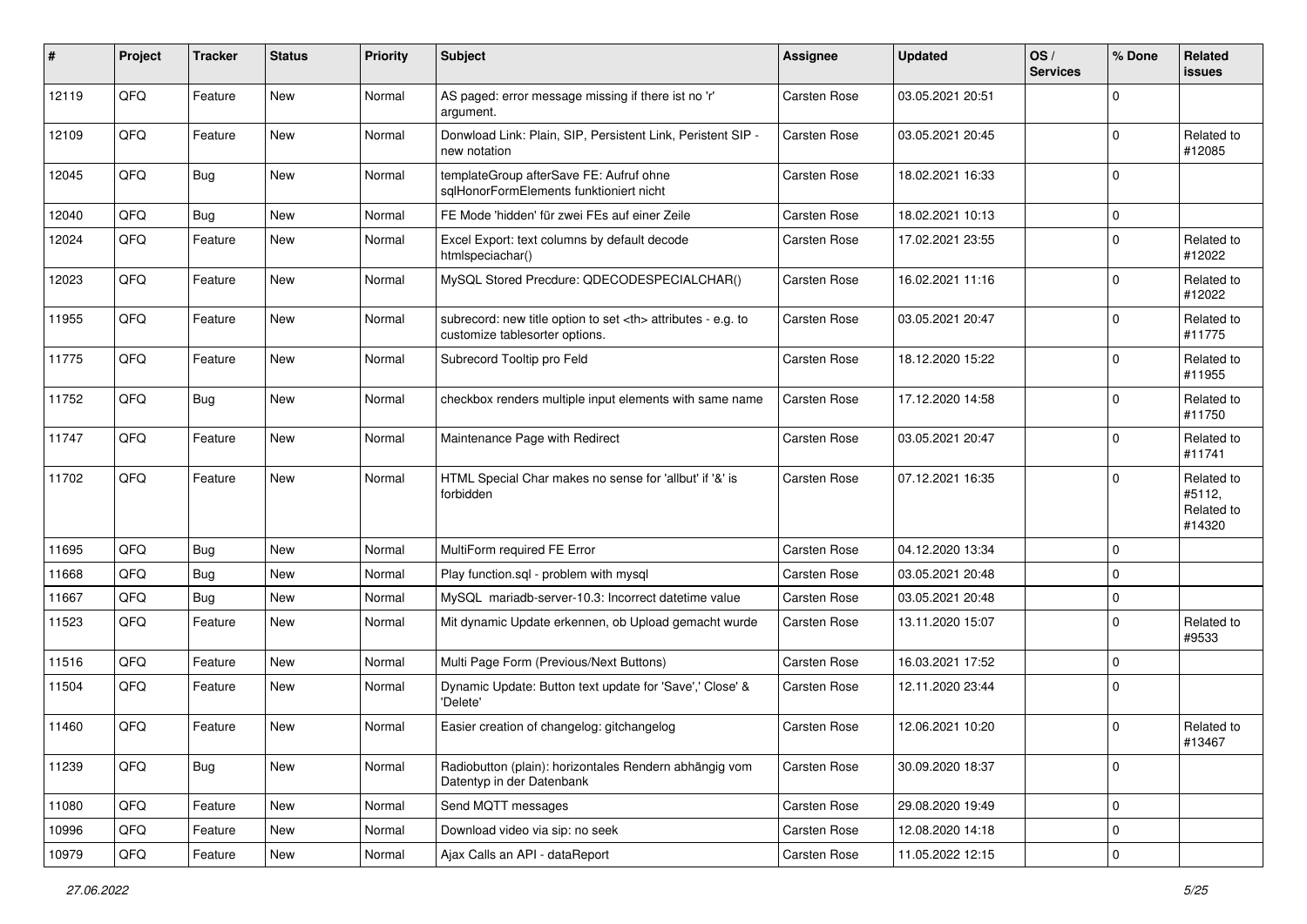| #     | Project | <b>Tracker</b> | <b>Status</b> | <b>Priority</b> | <b>Subject</b>                                                                                                                        | <b>Assignee</b>     | <b>Updated</b>   | OS/<br><b>Services</b> | % Done      | Related<br>issues                                                    |
|-------|---------|----------------|---------------|-----------------|---------------------------------------------------------------------------------------------------------------------------------------|---------------------|------------------|------------------------|-------------|----------------------------------------------------------------------|
| 10976 | QFQ     | Feature        | <b>New</b>    | Normal          | Excel Export Verbesserungen                                                                                                           | Carsten Rose        | 06.08.2020 10:56 |                        | $\Omega$    |                                                                      |
| 10937 | QFQ     | <b>Bug</b>     | <b>New</b>    | Normal          | Fehler mit abhängigen Select- Feldern beim Positionieren                                                                              | Carsten Rose        | 12.11.2020 23:45 |                        | $\mathbf 0$ |                                                                      |
| 10819 | QFQ     | Feature        | New           | Normal          | Persistent SIP - second try                                                                                                           | Carsten Rose        | 29.06.2020 23:02 |                        | $\mathbf 0$ | Related to<br>#6261                                                  |
| 10714 | QFQ     | Feature        | <b>New</b>    | Normal          | multi Table Form                                                                                                                      | Carsten Rose        | 16.03.2021 18:44 |                        | $\mathbf 0$ |                                                                      |
| 10704 | QFQ     | <b>Bug</b>     | <b>New</b>    | Normal          | wkhtml problem rendering fullCalendar.js / fabric.js >><br>successor: puppeteer                                                       | Carsten Rose        | 12.11.2020 23:45 |                        | $\mathbf 0$ | Related to<br>#5024,<br>Related to<br>#4650.<br>Related to<br>#10715 |
| 10658 | QFQ     | Bug            | <b>New</b>    | Normal          | processReadOnly broken                                                                                                                | <b>Carsten Rose</b> | 27.05.2020 17:55 |                        | $\mathbf 0$ |                                                                      |
| 10593 | QFQ     | Feature        | New           | Normal          | label2: text behind input element                                                                                                     | Carsten Rose        | 16.05.2020 10:57 |                        | $\mathbf 0$ |                                                                      |
| 10588 | QFQ     | <b>Bug</b>     | New           | Normal          | typeahed Tag: Doku anpassen                                                                                                           | Carsten Rose        | 12.11.2020 23:45 |                        | $\mathbf 0$ |                                                                      |
| 10322 | QFQ     | <b>Bug</b>     | New           | Normal          | FormElement / Radio: missing column 'enum' >> FE not<br>reported                                                                      | Carsten Rose        | 07.05.2020 09:37 |                        | $\mathbf 0$ |                                                                      |
| 10119 | QFQ     | Feature        | <b>New</b>    | Normal          | Dropdown (selectlist) & Type Ahead: format and catagorize<br>list                                                                     | Carsten Rose        | 07.05.2020 09:36 |                        | $\mathbf 0$ |                                                                      |
| 10115 | QFQ     | Feature        | New           | Normal          | TypeAhead: static list                                                                                                                | Carsten Rose        | 26.02.2020 16:42 |                        | 100         |                                                                      |
| 10082 | QFQ     | <b>Bug</b>     | <b>New</b>    | Normal          | FE.type=SELECT - 'sanatize' Class                                                                                                     | Carsten Rose        | 07.05.2020 09:36 |                        | $\mathbf 0$ | Related to<br>#10081                                                 |
| 10080 | QFQ     | Feature        | <b>New</b>    | Normal          | Popup on 'save' / 'close': configure dialog (answer<br>yes/no/cancle/)                                                                | Carsten Rose        | 28.03.2021 20:52 |                        | $\mathbf 0$ | Is duplicate<br>of #12262                                            |
| 10014 | QFQ     | Feature        | New           | Normal          | Manual.rst: describe behaviour and process order of<br>fillStoreVar, slaveId, sqlBefore,                                              | Carsten Rose        | 01.02.2020 22:31 |                        | $\mathbf 0$ |                                                                      |
| 9983  | QFQ     | Feature        | <b>New</b>    | Normal          | Report Notation: new keyword 'range'                                                                                                  | <b>Carsten Rose</b> | 01.02.2020 15:55 |                        | $\mathbf 0$ |                                                                      |
| 9927  | QFQ     | Feature        | New           | Normal          | QFQ Update: a) Update nur machen wenn BE User<br>eingeloggt ist., b) Bei Fehler genaue Meldung welcher<br>Updateschritt Probleme hat. | Carsten Rose        | 22.01.2020 12:59 |                        | $\mathbf 0$ |                                                                      |
| 9811  | QFQ     | Feature        | New           | Normal          | Report: tag every n'th row                                                                                                            | <b>Carsten Rose</b> | 01.02.2020 23:22 |                        | $\mathbf 0$ |                                                                      |
| 9783  | QFQ     | Bug            | New           | Normal          | Email with special characters                                                                                                         | Carsten Rose        | 01.02.2020 23:22 |                        | $\mathbf 0$ |                                                                      |
| 9781  | QFQ     | Feature        | New           | Normal          | Button: CSS class to make buttons smaller                                                                                             | Carsten Rose        | 01.02.2020 23:22 |                        | $\mathbf 0$ |                                                                      |
| 9777  | QFQ     | Feature        | New           | Normal          | Logging QFQ Variables                                                                                                                 | Carsten Rose        | 16.12.2019 17:17 |                        | $\mathbf 0$ |                                                                      |
| 9773  | QFQ     | Bug            | New           | Normal          | form.parameter.formModeGlobal=requiredOff                                                                                             | Carsten Rose        | 01.02.2020 15:56 |                        | $\mathbf 0$ |                                                                      |
| 9707  | QFQ     | Feature        | <b>New</b>    | Normal          | SIP security: encode pageld and check pageld on decode                                                                                | Carsten Rose        | 01.02.2020 23:22 |                        | $\mathbf 0$ |                                                                      |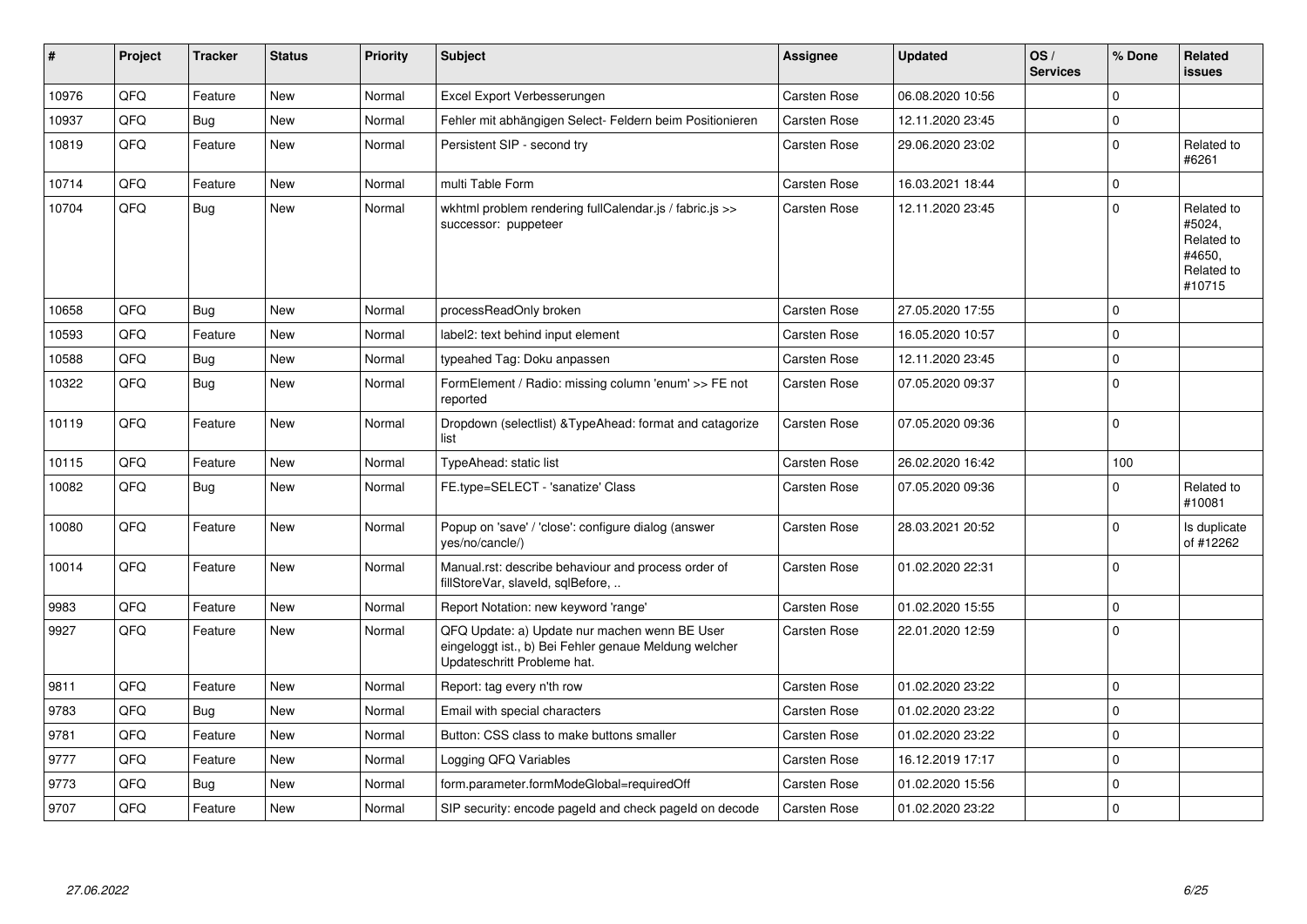| #    | Project | <b>Tracker</b> | <b>Status</b> | <b>Priority</b> | <b>Subject</b>                                                                                         | Assignee            | <b>Updated</b>   | OS/<br><b>Services</b> | % Done      | Related<br><b>issues</b>                                             |
|------|---------|----------------|---------------|-----------------|--------------------------------------------------------------------------------------------------------|---------------------|------------------|------------------------|-------------|----------------------------------------------------------------------|
| 9706 | QFQ     | Feature        | New           | Normal          | Multi File Upload (hidden template group)                                                              | Carsten Rose        | 01.02.2020 23:22 |                        | $\mathbf 0$ | Related to<br>#7521,<br>Related to<br>#5562,<br>Related to<br>#13330 |
| 9602 | QFQ     | Feature        | New           | Normal          | Form definition as JSON                                                                                | Carsten Rose        | 01.02.2020 23:21 |                        | $\mathbf 0$ | Related to<br>#9600                                                  |
| 9537 | QFQ     | Feature        | New           | Normal          | FormEditor: Edit fieldset in FrontEnd                                                                  | Carsten Rose        | 01.02.2020 23:22 |                        | $\pmb{0}$   |                                                                      |
| 9533 | QFQ     | <b>Bug</b>     | New           | Normal          | FE.type=upload: Check in 'beforeSave' if upload is given                                               | Carsten Rose        | 01.02.2020 23:22 |                        | $\mathbf 0$ | Related to<br>#11523                                                 |
| 9352 | QFQ     | Feature        | <b>New</b>    | Normal          | FE 'Native' fire slaveld, sqlAfter, sqlIns                                                             | Carsten Rose        | 01.02.2020 23:22 |                        | $\mathbf 0$ |                                                                      |
| 9348 | QFQ     | Feature        | <b>New</b>    | Normal          | defaultThumbnailSize: pre render thumbnails                                                            | Carsten Rose        | 12.06.2021 09:05 |                        | $\mathbf 0$ |                                                                      |
| 9317 | QFQ     | <b>Bug</b>     | New           | Normal          | FE.type=note: with dynamic show/hidden an empty label<br>causes trouble                                | Carsten Rose        | 01.02.2020 23:22 |                        | $\mathbf 0$ |                                                                      |
| 9275 | QFQ     | Bug            | New           | Normal          | autcron: t3 page, which takes to long to respond, is not<br>reported properly                          | <b>Carsten Rose</b> | 01.02.2020 23:22 |                        | 100         |                                                                      |
| 9221 | QFQ     | Feature        | New           | Normal          | typeAhead: Zeichenlimite ausschalten                                                                   | Carsten Rose        | 08.05.2021 17:06 |                        | $\mathbf 0$ |                                                                      |
| 9208 | QFQ     | Feature        | New           | Normal          | Manage 'recent' records                                                                                | Carsten Rose        | 01.02.2020 23:22 |                        | $\pmb{0}$   |                                                                      |
| 9177 | QFQ     | <b>Bug</b>     | New           | Normal          | Bug? QFQ tries to save an action FE, which has real<br>existing column name                            | Carsten Rose        | 01.02.2020 23:22 |                        | $\mathbf 0$ |                                                                      |
| 9136 | QFQ     | Feature        | New           | Normal          | Create ZIP files with dynamic PDFs                                                                     | Carsten Rose        | 01.02.2020 23:22 |                        | $\pmb{0}$   |                                                                      |
| 9129 | QFQ     | Feature        | New           | Normal          | sqlValidate: Message as notification, not as error                                                     | Carsten Rose        | 01.02.2020 23:22 |                        | $\mathbf 0$ | Related to<br>#9128                                                  |
| 9128 | QFQ     | Feature        | New           | Normal          | Error Message: not replaced variables- a) replace back to<br>'{{', b) underline                        | Carsten Rose        | 01.02.2020 23:22 |                        | $\mathbf 0$ | Related to<br>#9129                                                  |
| 9127 | QFQ     | <b>Bug</b>     | <b>New</b>    | Normal          | Error Message: change 'roll over' color - text not readable                                            | Carsten Rose        | 01.02.2020 23:22 |                        | $\Omega$    |                                                                      |
| 9077 | QFQ     | <b>Bug</b>     | New           | Normal          | typeAheadSql: report broken SQL                                                                        | Carsten Rose        | 01.02.2020 23:22 |                        | $\mathbf 0$ |                                                                      |
| 9013 | QFQ     | Bug            | New           | Normal          | Error in Twig template not handled                                                                     | Carsten Rose        | 20.10.2021 13:43 |                        | $\pmb{0}$   |                                                                      |
| 8975 | QFQ     | Feature        | New           | Normal          | Report Notation: 2.0                                                                                   | Carsten Rose        | 01.02.2020 23:22 |                        | $\pmb{0}$   | Related to<br>#8963                                                  |
| 8806 | QFQ     | Feature        | <b>New</b>    | Normal          | SQL Function nl2br                                                                                     | Carsten Rose        | 01.02.2020 23:22 |                        | $\pmb{0}$   |                                                                      |
| 8719 | QFQ     | Feature        | New           | Normal          | extraButtonLock: add support for 0/1                                                                   | Carsten Rose        | 01.02.2020 23:22 |                        | $\mathbf 0$ |                                                                      |
| 8702 | QFQ     | Feature        | New           | Normal          | Load Record which is locked: missing user info                                                         | Carsten Rose        | 11.12.2019 16:16 |                        | $\mathbf 0$ | Related to<br>#9789                                                  |
| 8336 | QFQ     | Feature        | New           | Normal          | Form > modified > Close New: a) Optional disable popup, b)<br>custom text, c) mode on save: close stay | Carsten Rose        | 01.02.2020 23:22 |                        | $\mathbf 0$ | Related to<br>#8335                                                  |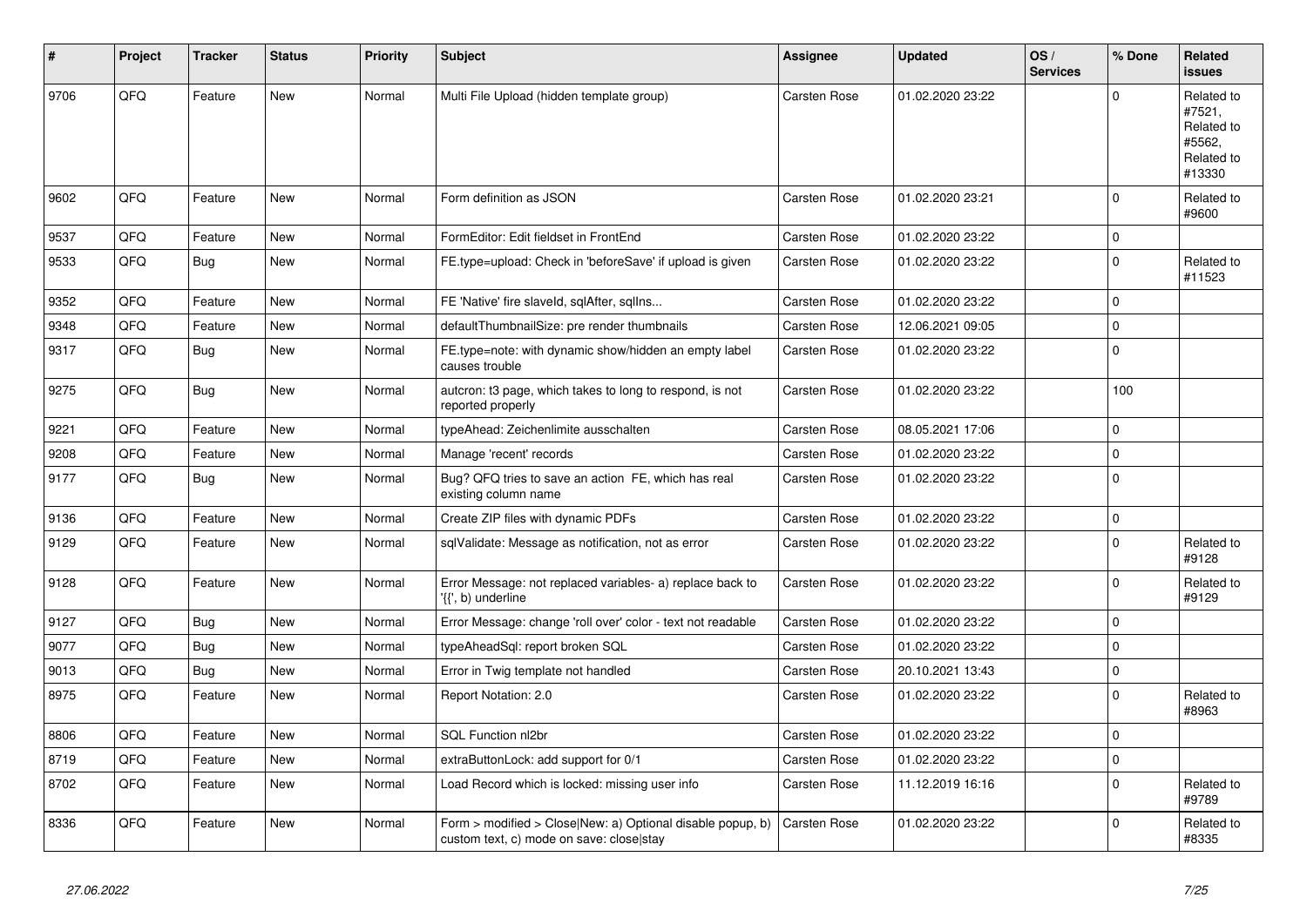| #    | Project | <b>Tracker</b> | <b>Status</b> | <b>Priority</b> | <b>Subject</b>                                                                                        | Assignee            | <b>Updated</b>   | OS/<br><b>Services</b> | % Done       | Related<br><b>issues</b> |
|------|---------|----------------|---------------|-----------------|-------------------------------------------------------------------------------------------------------|---------------------|------------------|------------------------|--------------|--------------------------|
| 8217 | QFQ     | Feature        | New           | Normal          | if-elseif-else construct                                                                              | Carsten Rose        | 16.03.2021 18:41 |                        | $\mathbf 0$  | Related to<br>#10716     |
| 8187 | QFQ     | Feature        | New           | Normal          | Subrecord: enable/hide new button - make new/edit/delete<br>customizeable.                            | Carsten Rose        | 06.03.2021 18:44 |                        | $\mathbf{0}$ | Related to<br>#11326     |
| 8089 | QFQ     | Feature        | New           | Normal          | Copy/Paste for FormElements                                                                           | Carsten Rose        | 01.02.2020 23:22 |                        | $\mathbf 0$  |                          |
| 8049 | QFQ     | <b>Bug</b>     | New           | Normal          | FE.type=note, column 'value': text moves some pixel to top<br>after save                              | Carsten Rose        | 01.02.2020 23:22 |                        | $\mathbf 0$  |                          |
| 7924 | QFQ     | Feature        | New           | Normal          | Radio/Checkbox with Tooltip                                                                           | Carsten Rose        | 01.02.2020 23:22 |                        | $\mathbf 0$  |                          |
| 7920 | QFQ     | Feature        | New           | Normal          | FE: Syntax Highlight, Zeinlenumbruch                                                                  | <b>Carsten Rose</b> | 01.02.2020 10:03 |                        | $\mathbf 0$  |                          |
| 7890 | QFQ     | Bug            | New           | Normal          | FormElement 'required': extraButtonInfo not aligned                                                   | Carsten Rose        | 11.06.2021 21:17 |                        | $\mathbf 0$  | Related to<br>#11517     |
| 7812 | QFQ     | Feature        | New           | Normal          | FE 'Subrecord' - new option 'subrecordShowFilter',<br>'subrecordPaging'                               | Carsten Rose        | 01.02.2020 23:22 |                        | $\mathbf 0$  |                          |
| 7795 | QFQ     | Bug            | New           | Normal          | Readonly Form: Typeahead-Felder                                                                       | Carsten Rose        | 01.02.2020 23:22 |                        | $\mathbf 0$  |                          |
| 7685 | QFQ     | <b>Bug</b>     | New           | Normal          | Open FormElement from QFQ error message and save<br>modified record: error about missing {{formId:F}} | Carsten Rose        | 01.02.2020 23:22 |                        | $\mathbf 0$  |                          |
| 7683 | QFQ     | Feature        | New           | Normal          | Special column names in '{{ SELECT  AS _link }}' should<br>be detected                                | Carsten Rose        | 01.02.2020 23:21 |                        | $\mathbf 0$  |                          |
| 7681 | QFQ     | Feature        | New           | Normal          | Optional switch off 'check for modified record'                                                       | <b>Carsten Rose</b> | 01.02.2020 23:21 |                        | $\mathbf 0$  |                          |
| 7660 | QFQ     | Feature        | New           | Normal          | IMAP: import mails to DB, move / delete mails                                                         | Carsten Rose        | 01.02.2020 09:52 |                        | $\mathbf 0$  |                          |
| 7574 | QFQ     | Bug            | New           | Normal          | Substitute error: form element not reported / dont parse<br>Form.note                                 | <b>Carsten Rose</b> | 01.02.2020 23:21 |                        | $\mathbf 0$  |                          |
| 7547 | QFQ     | <b>Bug</b>     | New           | Normal          | Error Message in afterSave: wrong parameter column<br>reported                                        | Carsten Rose        | 01.02.2020 23:22 |                        | $\mathbf 0$  |                          |
| 7524 | QFQ     | Bug            | New           | Normal          | QFQ throws a 'General Error' if 'fileadmin/protected/log/' is<br>not writeable                        | Carsten Rose        | 01.02.2020 23:22 |                        | $\mathbf 0$  |                          |
| 7521 | QFQ     | Feature        | New           | Normal          | TemplateGroup: fe.type=upload                                                                         | Carsten Rose        | 01.02.2020 23:21 |                        | $\mathbf 0$  | Related to<br>#9706      |
| 7520 | QFQ     | Feature        | New           | Normal          | QR Code:  AS _qr ( AS _link)                                                                          | Carsten Rose        | 01.02.2020 23:22 |                        | $\mathbf 0$  |                          |
| 7519 | QFQ     | Feature        | New           | Normal          | Select: Multi                                                                                         | Carsten Rose        | 01.02.2020 23:22 |                        | $\mathbf 0$  |                          |
| 7513 | QFQ     | Bug            | New           | Normal          | Radios not correct aligned                                                                            | Carsten Rose        | 01.02.2020 23:22 |                        | $\mathbf 0$  |                          |
| 7512 | QFQ     | <b>Bug</b>     | New           | Normal          | FE: inputType=number >> 'pattern' is not respected                                                    | Carsten Rose        | 01.02.2020 23:22 |                        | $\mathbf 0$  |                          |
| 7481 | QFQ     | Feature        | New           | Normal          | Detect 'BaseUrl' automatically                                                                        | Carsten Rose        | 01.02.2020 23:21 |                        | $\mathbf 0$  |                          |
| 7480 | QFQ     | Feature        | New           | Normal          | Record History (Undo / Redo)                                                                          | Carsten Rose        | 11.12.2019 16:16 |                        | $\mathbf 0$  | Related to<br>#2361      |
| 7342 | QFQ     | Feature        | New           | Normal          | add content = hide_this                                                                               | Carsten Rose        | 01.02.2020 23:21 |                        | $\mathbf 0$  |                          |
| 7280 | QFQ     | Feature        | New           | Normal          | recently used table                                                                                   | Carsten Rose        | 01.02.2020 23:21 |                        | $\mathbf 0$  |                          |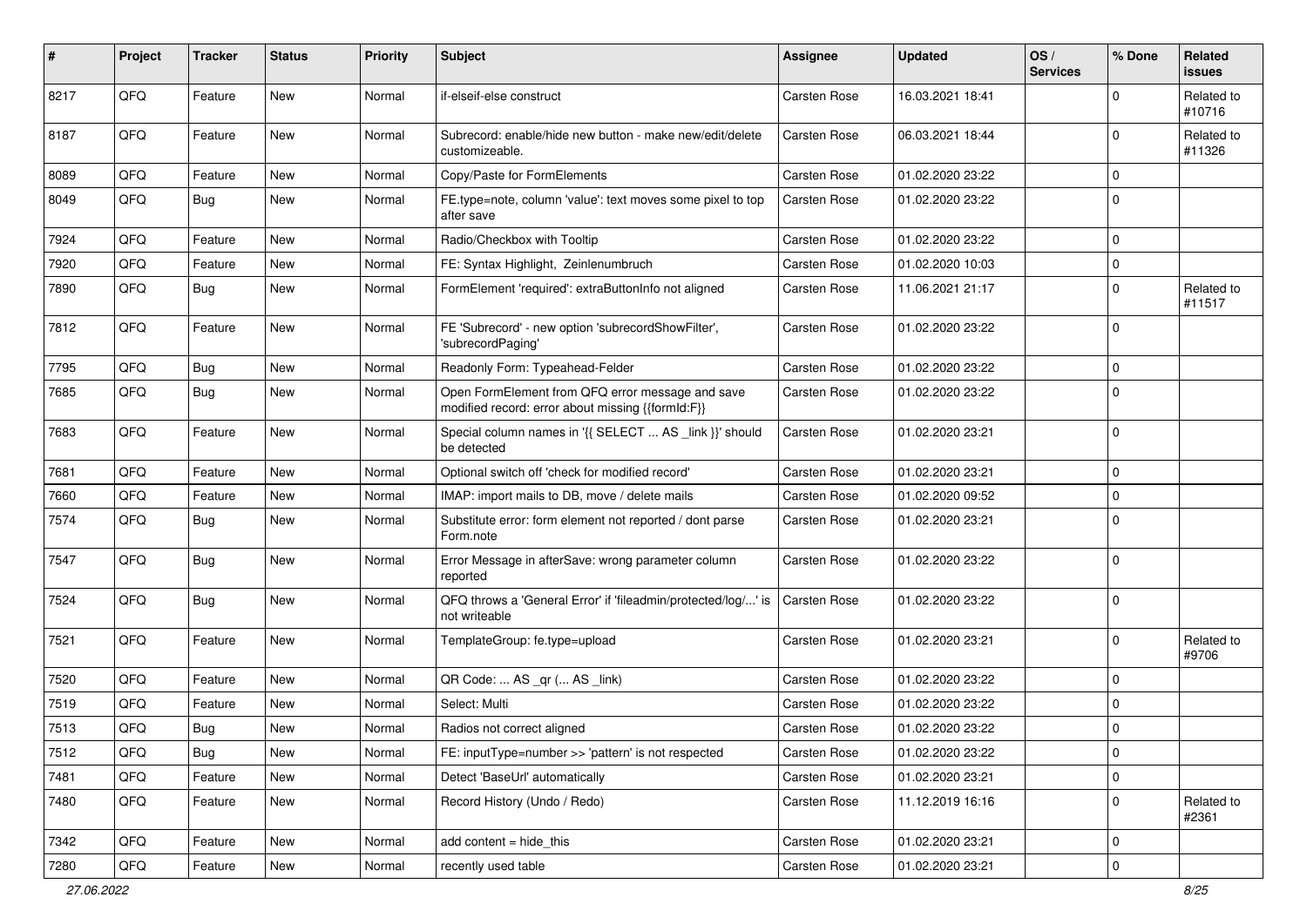| #    | Project | <b>Tracker</b> | <b>Status</b> | <b>Priority</b> | <b>Subject</b>                                                                                                             | <b>Assignee</b> | <b>Updated</b>   | OS/<br><b>Services</b> | % Done      | Related<br><b>issues</b>                    |
|------|---------|----------------|---------------|-----------------|----------------------------------------------------------------------------------------------------------------------------|-----------------|------------------|------------------------|-------------|---------------------------------------------|
| 7261 | QFQ     | Bug            | New           | Normal          | Report pathFilename for user without path, only the filename                                                               | Carsten Rose    | 01.02.2020 23:21 |                        | $\mathbf 0$ |                                             |
| 7239 | QFQ     | Feature        | New           | Normal          | TinyMCE: html tag whitelist                                                                                                | Carsten Rose    | 01.02.2020 23:21 |                        | $\mathbf 0$ | Related to<br>#14320                        |
| 7219 | QFQ     | Bug            | <b>New</b>    | Normal          | typeSheadSql / typeAheadSqlPrefetch: change to curly<br>braces                                                             | Carsten Rose    | 01.02.2020 23:21 |                        | $\mathbf 0$ |                                             |
| 7175 | QFQ     | Feature        | New           | Normal          | Upload: md5 hash as filename                                                                                               | Carsten Rose    | 01.02.2020 23:21 |                        | $\mathbf 0$ |                                             |
| 7119 | QFQ     | Feature        | <b>New</b>    | Normal          | Upload: scaleDownWidth, scaleDownHeight                                                                                    | Carsten Rose    | 01.02.2020 23:21 |                        | $\pmb{0}$   |                                             |
| 7109 | QFQ     | Feature        | New           | Normal          | Dynamic Updates: row/element hide                                                                                          | Carsten Rose    | 01.02.2020 23:22 |                        | $\mathbf 0$ | Has<br>duplicate<br>#4081                   |
| 7102 | QFQ     | Feature        | <b>New</b>    | Normal          | Comment sign in report: '#' and '--'                                                                                       | Carsten Rose    | 01.02.2020 23:21 |                        | $\mathbf 0$ |                                             |
| 7099 | QFQ     | Feature        | New           | Normal          | Redesign FormEditor                                                                                                        | Carsten Rose    | 01.02.2020 23:21 |                        | $\mathbf 0$ |                                             |
| 7014 | QFQ     | <b>Bug</b>     | <b>New</b>    | Normal          | Sending invalid emails succeeds when<br>debug.redirectAllMailTo is set                                                     | Carsten Rose    | 01.02.2020 23:21 |                        | $\mathbf 0$ |                                             |
| 7002 | QFQ     | Bug            | <b>New</b>    | Normal          | Dynamic Update: row does not disappear / appear                                                                            | Carsten Rose    | 01.02.2020 23:22 |                        | $\mathbf 0$ |                                             |
| 6912 | QFQ     | Bug            | <b>New</b>    | Normal          | error Message Var 'deadline' already set in SIP - in Form<br>with FE.value={{deadline:R:::{{deadlinePeriod:Y}}}}           | Carsten Rose    | 01.02.2020 23:21 |                        | $\pmb{0}$   |                                             |
| 6855 | QFQ     | Feature        | <b>New</b>    | Normal          | With {{feUser:U}}!={{feUser:T}}: Save / Delete: only possible<br>with {{feUserSave:U}}='yes' and '{{feUserDelete:U}}='yes' | Carsten Rose    | 01.02.2020 23:21 |                        | $\Omega$    |                                             |
| 6765 | QFQ     | Feature        | New           | Normal          | Moeglichkeit via QFQ eigene Logs zu schreiben                                                                              | Carsten Rose    | 01.02.2020 23:21 |                        | $\pmb{0}$   |                                             |
| 6723 | QFQ     | Feature        | New           | Normal          | Report QFQ Installation and Version                                                                                        | Carsten Rose    | 12.06.2021 09:07 |                        | $\mathbf 0$ |                                             |
| 6677 | QFQ     | <b>Bug</b>     | <b>New</b>    | Normal          | Error message FE Action Element: no/wrong FE reference<br>who cause the problem.                                           | Carsten Rose    | 01.02.2020 23:21 |                        | $\mathbf 0$ |                                             |
| 6609 | QFQ     | Feature        | <b>New</b>    | Normal          | Formlet: JSON API erweitern                                                                                                | Carsten Rose    | 01.02.2020 23:21 |                        | 50          |                                             |
| 6602 | QFQ     | Feature        | <b>New</b>    | Normal          | Formlet: in Report auf Mausklick ein mini-form oeffnen                                                                     | Carsten Rose    | 11.12.2019 16:16 |                        | $\mathbf 0$ |                                             |
| 6594 | QFQ     | Feature        | New           | Normal          | Excel: on download, check if there is a valid sip                                                                          | Carsten Rose    | 01.02.2020 23:21 |                        | $\mathbf 0$ |                                             |
| 6483 | QFQ     | <b>Bug</b>     | <b>New</b>    | Normal          | R Store funktioniert nicht bei 'Report Notation' im FE                                                                     | Carsten Rose    | 01.02.2020 23:21 |                        | $\pmb{0}$   |                                             |
| 6462 | QFQ     | Bug            | New           | Normal          | File Upload: Nutzlose Fehlermeldung wenn Datei zu gross                                                                    | Carsten Rose    | 01.02.2020 23:21 |                        | $\Omega$    | Related to<br>#6139                         |
| 6437 | QFQ     | Feature        | <b>New</b>    | Normal          | Neuer Mode Button bei FormElementen                                                                                        | Carsten Rose    | 01.02.2020 23:21 |                        | $\mathbf 0$ | Related to<br>#9668.<br>Blocked by<br>#9678 |
| 6292 | QFQ     | Feature        | New           | Normal          | Download: File speichern mit Hash aber original Filename in   Carsten Rose<br>der Datenbank vermerken fuer Downloads       |                 | 01.02.2020 23:21 |                        | $\mathbf 0$ |                                             |
| 6289 | QFQ     | Feature        | New           | Normal          | Form: Log                                                                                                                  | Carsten Rose    | 01.02.2020 23:21 |                        | $\mathbf 0$ |                                             |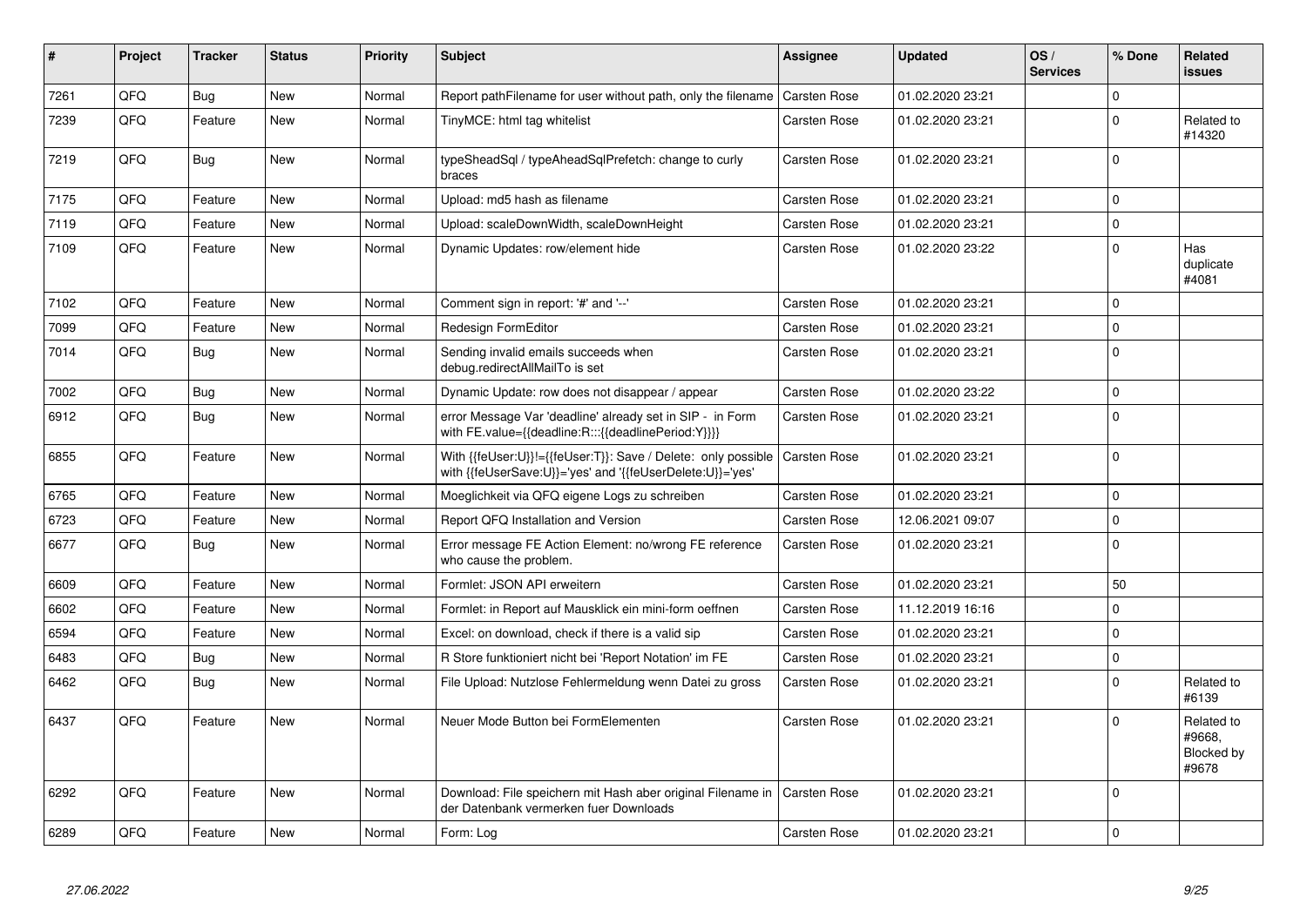| #     | Project | <b>Tracker</b> | <b>Status</b> | <b>Priority</b> | <b>Subject</b>                                                                                     | <b>Assignee</b>     | <b>Updated</b>   | OS/<br><b>Services</b> | % Done      | Related<br>issues                           |
|-------|---------|----------------|---------------|-----------------|----------------------------------------------------------------------------------------------------|---------------------|------------------|------------------------|-------------|---------------------------------------------|
| 6261  | QFQ     | Feature        | New           | Normal          | Persistent SIP                                                                                     | <b>Carsten Rose</b> | 12.06.2021 09:07 |                        | $\mathbf 0$ | Related to<br>#10819                        |
| 5782  | QFQ     | Feature        | New           | Normal          | NextCloud API                                                                                      | Carsten Rose        | 01.02.2020 10:02 |                        | $\mathbf 0$ |                                             |
| 5576  | QFQ     | <b>Bug</b>     | New           | Normal          | Using MySQL 'DROP' requires privilege - wich is not really<br>necessary.                           | <b>Carsten Rose</b> | 01.02.2020 23:21 |                        | $\Omega$    |                                             |
| 5559  | QFQ     | Bug            | New           | Normal          | FE.type = Upload: 'accept' might contain variables                                                 | Carsten Rose        | 11.05.2020 21:23 |                        | $\pmb{0}$   |                                             |
| 5345  | QFQ     | Feature        | New           | Normal          | Report: UPDATE / INSERT / DELETE statements should<br>trigger subqueries, depending on the result. | <b>Carsten Rose</b> | 27.05.2020 16:11 |                        | 0           |                                             |
| 5305  | QFQ     | Bug            | New           | Normal          | Upload FormElement: nicht disabled by readonly Form                                                | Carsten Rose        | 16.06.2021 13:43 |                        | $\Omega$    | Related to<br>#9347,<br>Related to<br>#9834 |
| 5131  | QFQ     | Feature        | New           | Normal          | Activate Spin Gear ('wait/busy' indicator) via LINK attribute                                      | Carsten Rose        | 01.02.2020 23:21 |                        | $\mathbf 0$ |                                             |
| 4756  | QFQ     | Bug            | New           | Normal          | Form dirty even nothing changes                                                                    | Carsten Rose        | 11.12.2019 16:16 |                        | $\mathbf 0$ |                                             |
| 4413  | QFQ     | Feature        | New           | Normal          | fieldset: show/hidden, modeSql, dynamicUpdate                                                      | <b>Carsten Rose</b> | 09.02.2022 15:19 |                        | 0           |                                             |
| 4250  | QFQ     | Feature        | New           | Normal          | AutoCron in QFQ via PHP                                                                            | <b>Carsten Rose</b> | 01.02.2020 23:21 |                        | $\mathbf 0$ | Related to<br>#3292,<br>Related to<br>#3291 |
| 4082  | QFQ     | Feature        | <b>New</b>    | Normal          | Dynamic Update: modeSql - useful default                                                           | Carsten Rose        | 01.02.2020 23:22 |                        | 0           |                                             |
| 4050  | QFQ     | Feature        | New           | Normal          | sql.log: 1) FormElement ID which causes a specific action,<br>2) Result in the same row.           | <b>Carsten Rose</b> | 15.04.2020 11:35 |                        | 0           | Related to<br>#5458                         |
| 4023  | QFQ     | Feature        | New           | Normal          | prepared statements - FE action: salveld, sqllnsert,<br>sqlUpdate, sqlDelete, sqlBefore, sqlAfter  | Carsten Rose        | 11.12.2019 16:15 |                        | $\Omega$    |                                             |
| 3864  | QFQ     | Feature        | New           | Normal          | Encrypt / decrypt field                                                                            | <b>Carsten Rose</b> | 08.03.2021 18:08 |                        | $\mathbf 0$ |                                             |
| 3547  | QFQ     | Bug            | New           | Normal          | FE of type 'note' causes writing of empty fields.                                                  | Carsten Rose        | 01.02.2020 23:21 |                        | 0           |                                             |
| 3504  | QFQ     | Feature        | New           | Normal          | Logging: welche Action FEs werden wann wie ausgefuehrt                                             | <b>Carsten Rose</b> | 01.02.2020 23:21 |                        | $\Omega$    | Related to<br>#5458,<br>Related to<br>#4092 |
| 3432  | QFQ     | Feature        | New           | Normal          | subrecord: dynamicUpdate                                                                           | <b>Carsten Rose</b> | 11.06.2020 21:10 |                        | $\Omega$    | Related to<br>#5691                         |
| 2361  | QFQ     | Feature        | New           | Normal          | Logging wer/wann/wo welches Formular aufgerufen hat                                                | Carsten Rose        | 11.12.2019 16:15 |                        | U           | Related to<br>#4432,<br>Related to<br>#7480 |
| 14371 | QFQ     | Feature        | Priorize      | Normal          | LDAP via REPORT                                                                                    | Carsten Rose        | 19.06.2022 16:37 |                        | $\mathbf 0$ |                                             |
| 14290 | QFQ     | Feature        | Priorize      | Normal          | FormEditor: Show Table Definition                                                                  | Carsten Rose        | 19.06.2022 16:37 |                        | 0           |                                             |
| 14283 | QFQ     | Bug            | Priorize      | Normal          | HEIC / HEIF convert doesn't trigger                                                                | Carsten Rose        | 19.06.2022 16:37 |                        | $\pmb{0}$   |                                             |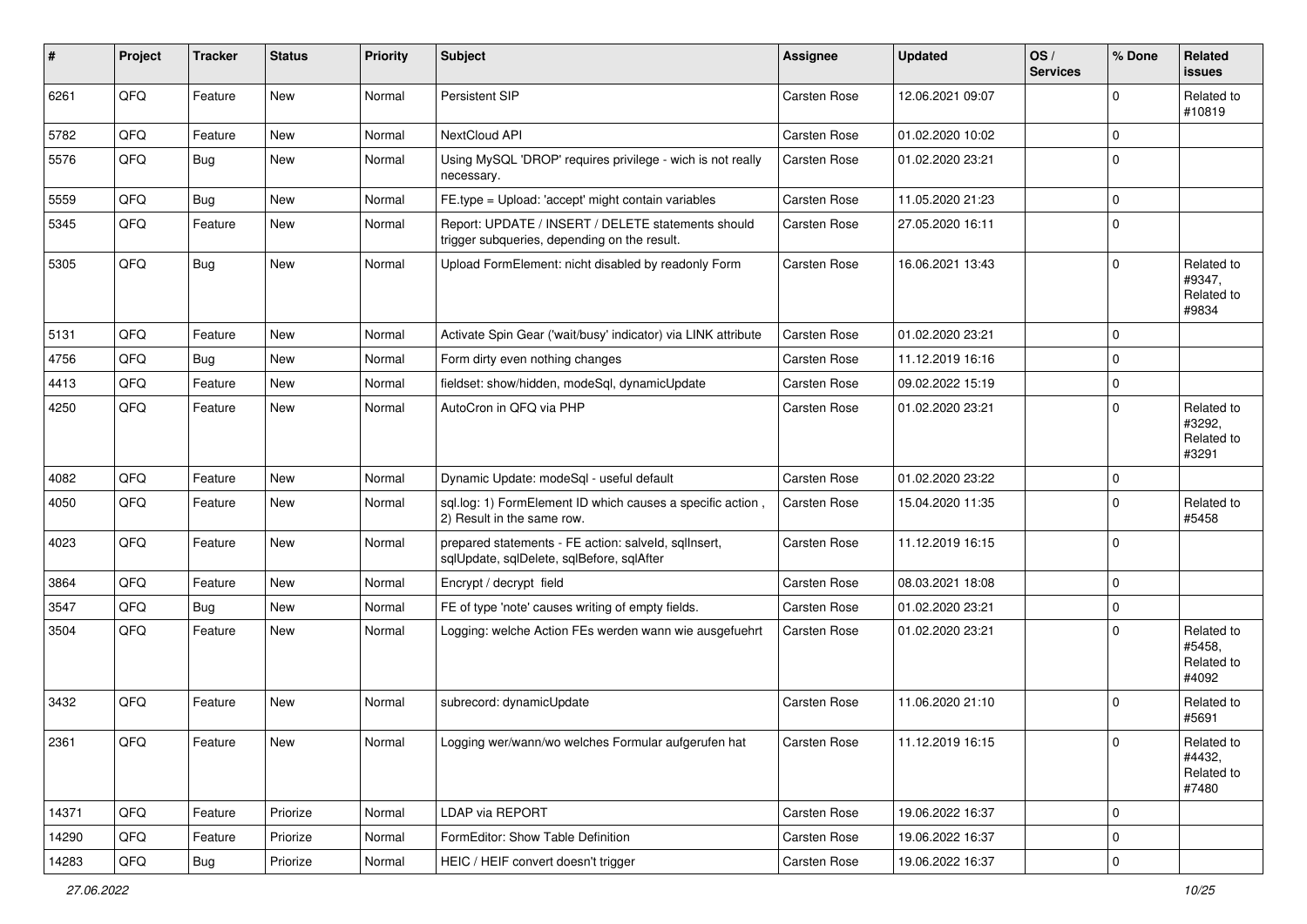| $\sharp$ | Project        | <b>Tracker</b> | <b>Status</b> | <b>Priority</b> | <b>Subject</b>                                                                                           | <b>Assignee</b>     | <b>Updated</b>   | OS/<br><b>Services</b> | % Done      | Related<br>issues                                                       |
|----------|----------------|----------------|---------------|-----------------|----------------------------------------------------------------------------------------------------------|---------------------|------------------|------------------------|-------------|-------------------------------------------------------------------------|
| 12504    | QFQ            | Feature        | Priorize      | Normal          | sql.log: report fe.id                                                                                    | Carsten Rose        | 05.05.2021 22:09 |                        | $\Omega$    |                                                                         |
| 12503    | QFQ            | Feature        | Priorize      | Normal          | Detect dangerous UPDATE statement with missing WHERE   Carsten Rose                                      |                     | 05.05.2021 22:09 |                        | $\mathbf 0$ |                                                                         |
| 12452    | QFQ            | Feature        | Priorize      | Normal          | BaseURL: alsways with '/' at the end                                                                     | Carsten Rose        | 19.06.2022 13:45 |                        | $\Omega$    | Related to<br>#10782                                                    |
| 12325    | QFQ            | <b>Bug</b>     | Priorize      | Normal          | MultiDB form.dblndex not working for report syntax                                                       | <b>Carsten Rose</b> | 07.09.2021 13:37 |                        | $\Omega$    | Related to<br>#12145,<br>Related to<br>#12314                           |
| 11320    | QFQ            | Feature        | Priorize      | Normal          | Typo3 Version 10 support                                                                                 | Carsten Rose        | 05.05.2021 22:09 |                        | $\Omega$    |                                                                         |
| 10015    | QFQ            | Feature        | Priorize      | Normal          | Monospace in Textarea                                                                                    | Carsten Rose        | 03.02.2020 13:40 |                        | $\mathbf 0$ |                                                                         |
| 10012    | QFQ            | Feature        | Priorize      | Normal          | redirectAllMailTo: {{beEmail:T}}                                                                         | Carsten Rose        | 08.05.2021 09:54 |                        | $\Omega$    | Related to<br>#12412,<br>Related to<br>#12413,<br>Related to<br>#10011  |
| 10011    | QFQ            | Feature        | Priorize      | Normal          | Offer new STORE_TYPO3 Variable 'beUser', 'beEmail'                                                       | Carsten Rose        | 08.05.2021 09:51 |                        | $\Omega$    | Related to<br>#10012,<br>Related to<br>#12511                           |
| 10005    | QFQ            | Feature        | Priorize      | Normal          | Report / special column name:  AS _calendar                                                              | Carsten Rose        | 03.06.2020 17:28 |                        | $\mathbf 0$ |                                                                         |
| 9975     | QFQ            | Bug            | Priorize      | Normal          | Dropdown Menu: 'r:3' broken                                                                              | Carsten Rose        | 01.02.2020 10:13 |                        | $\Omega$    |                                                                         |
| 9968     | QFQ            | Feature        | Priorize      | Normal          | Tooltip in Links for Developer                                                                           | Carsten Rose        | 01.02.2020 23:17 |                        | $\Omega$    |                                                                         |
| 9958     | QFQ            | Bug            | Priorize      | Normal          | Broken subrecord query: no error message                                                                 | Carsten Rose        | 05.02.2021 15:15 |                        | 0           |                                                                         |
| 9947     | QFQ            | Bug            | Priorize      | Normal          | Unwanted error message if missing 'typeAheadSqlPrefetch'                                                 | Carsten Rose        | 01.02.2020 10:13 |                        | $\Omega$    |                                                                         |
| 9928     | QFQ            | Feature        | Priorize      | Normal          | SpecialColumnName: a) Deprecated: ' AS "_+tag "', b)<br>New: ' AS "_ <tag1><tag2>"'</tag2></tag1>        | <b>Carsten Rose</b> | 01.02.2020 23:17 |                        | $\Omega$    | Related to<br>#9929                                                     |
| 9900     | QFQ            | Feature        | Priorize      | Normal          | Generic API Call: tt-content record >> JSON                                                              | Carsten Rose        | 01.02.2020 10:13 |                        | $\Omega$    |                                                                         |
| 9862     | QFQ            | Bug            | Priorize      | Normal          | Failed writing to sql mail qfq.log should throw an exception                                             | <b>Carsten Rose</b> | 01.02.2020 10:13 |                        | $\Omega$    |                                                                         |
| 9834     | QFQ            | Bug            | Priorize      | Normal          | Input elements with tag 'disabled' are missing on<br>form-submit: server option 'processReadOnly' broken | Carsten Rose        | 07.12.2021 16:43 |                        | $\Omega$    | Related to<br>#9691,<br>Related to<br>#5305, Has<br>duplicate<br>#12331 |
| 9668     | QFQ            | Feature        | Priorize      | Normal          | Form.mode: rename 'hidden' to 'hide'                                                                     | Carsten Rose        | 05.05.2021 22:14 |                        | $\mathbf 0$ | Related to<br>#6437                                                     |
| 9394     | QFQ            | Feature        | Priorize      | Normal          | REST: allow for non numerical ids in get requests                                                        | Carsten Rose        | 05.05.2021 22:10 |                        | 0           |                                                                         |
| 9346     | $\mathsf{QFQ}$ | Feature        | Priorize      | Normal          | beforeSave: check if an upload is given                                                                  | Carsten Rose        | 11.06.2021 21:18 |                        | $\pmb{0}$   |                                                                         |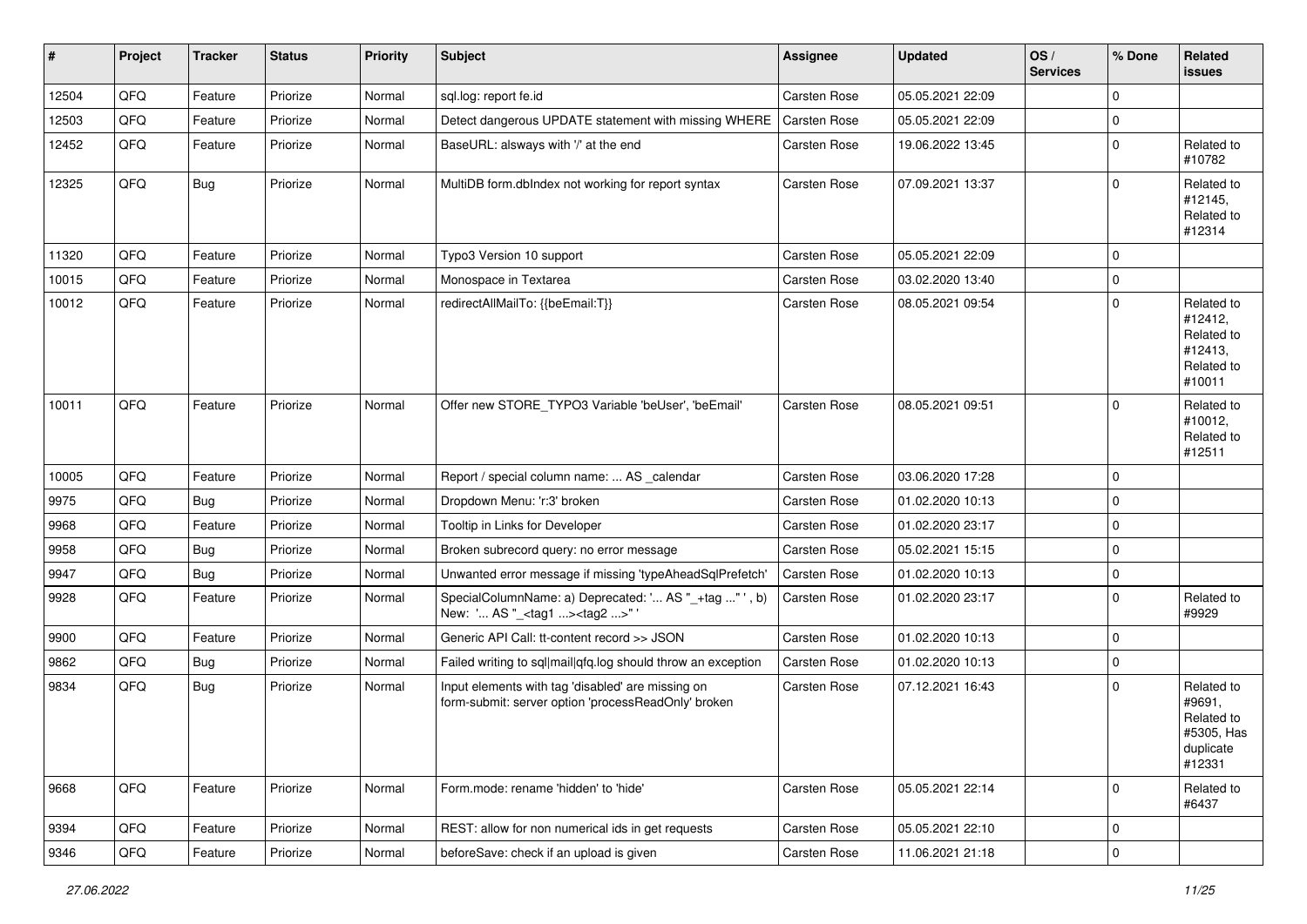| #     | Project | <b>Tracker</b> | <b>Status</b> | <b>Priority</b> | <b>Subject</b>                                                                            | <b>Assignee</b>     | <b>Updated</b>   | OS/<br><b>Services</b> | % Done      | Related<br><b>issues</b> |
|-------|---------|----------------|---------------|-----------------|-------------------------------------------------------------------------------------------|---------------------|------------------|------------------------|-------------|--------------------------|
| 8963  | QFQ     | Feature        | Priorize      | Normal          | Setting values in a store: flexible way                                                   | <b>Carsten Rose</b> | 05.05.2021 22:10 |                        | $\Omega$    | Related to<br>#8975      |
| 8585  | QFQ     | Feature        | Priorize      | Normal          | Enhance Error message for 'unknown form'                                                  | <b>Carsten Rose</b> | 01.02.2020 10:13 |                        | $\mathbf 0$ |                          |
| 8584  | QFQ     | Feature        | Priorize      | Normal          | FE 'Action' - never assign to Container (except Template<br>Group)                        | Carsten Rose        | 01.02.2020 10:13 |                        | $\mathbf 0$ |                          |
| 8277  | QFQ     | Feature        | Priorize      | Normal          | fe.parameter.default=                                                                     | Carsten Rose        | 01.02.2020 23:17 |                        | $\mathbf 0$ | Related to<br>#8113      |
| 8044  | QFQ     | Feature        | Priorize      | Normal          | Transaction: a) Form, b) Report                                                           | Carsten Rose        | 05.05.2021 22:14 |                        | $\pmb{0}$   | Related to<br>#8043      |
| 8037  | QFQ     | <b>Bug</b>     | Priorize      | Normal          | FE.type=upload (advanced mode): {{slaveId:V}} missing<br>during dynamic update            | <b>Carsten Rose</b> | 01.02.2020 10:13 |                        | $\mathbf 0$ |                          |
| 8034  | QFQ     | Feature        | Priorize      | Normal          | FormElement 'data': 22.22.2222 should not be accepted                                     | Carsten Rose        | 01.02.2020 10:13 |                        | $\mathbf 0$ |                          |
| 7656  | QFQ     | Bug            | Priorize      | Normal          | FE with required, 'pattern' and 'extraButtonLock': always<br>complain about missing value | Carsten Rose        | 01.02.2020 10:13 |                        | $\Omega$    |                          |
| 7630  | QFQ     | Feature        | Priorize      | Normal          | detailed error message for simple upload                                                  | Carsten Rose        | 01.02.2020 10:13 |                        | $\mathbf 0$ |                          |
| 7616  | QFQ     | Bug            | Priorize      | Normal          | Selectlist with Enum & Dynamic Update                                                     | Carsten Rose        | 01.02.2020 10:13 |                        | $\mathbf 0$ |                          |
| 7522  | QFQ     | Feature        | Priorize      | Normal          | Inserting default index.html to folder (Avoid Apache<br>Indexing)                         | Carsten Rose        | 01.02.2020 10:13 |                        | $\mathbf 0$ |                          |
| 7290  | QFQ     | Feature        | Priorize      | Normal          | FormEditor: title as textarea if LEN(title)>60                                            | Carsten Rose        | 01.02.2020 10:13 |                        | $\mathbf 0$ | Blocked by<br>#7682      |
| 7217  | QFQ     | Feature        | Priorize      | Normal          | Download: notice User if `_sip=?` is missing                                              | Carsten Rose        | 01.02.2020 10:13 |                        | $\pmb{0}$   |                          |
| 6998  | QFQ     | Feature        | Priorize      | Normal          | Form: with debug=on show column information as tooltip of<br>column label                 | Carsten Rose        | 01.02.2020 10:13 |                        | $\mathbf 0$ |                          |
| 6574  | QFQ     | Bug            | Priorize      | Normal          | qfq.log: Fehlermeldung wurde angezeigt, aber nicht geloggt                                | Carsten Rose        | 01.02.2020 10:13 |                        | $\mathbf 0$ |                          |
| 5942  | QFQ     | Feature        | Priorize      | Normal          | 'L' and 'type': append to links, generate via '_link' by using<br>'u:' .                  | Carsten Rose        | 01.02.2020 10:13 |                        | $\Omega$    |                          |
| 3867  | QFQ     | Feature        | Priorize      | Normal          | Readonly Formular: Template Groups add/delete<br>ausbeldnen                               | Carsten Rose        | 05.05.2021 22:12 |                        | $\Omega$    |                          |
| 3782  | QFQ     | Bug            | Priorize      | Normal          | Bei fehlerhafter Eingabe (z.B. Datum) sollte das erwartete<br>Format angezeigt werden     | <b>Carsten Rose</b> | 01.02.2020 10:13 |                        | $\Omega$    |                          |
| 14323 | QFQ     | Bug            | In Progress   | Normal          | Report: render=both single - no impact                                                    | Carsten Rose        | 19.06.2022 18:31 |                        | $\pmb{0}$   |                          |
| 14175 | QFQ     | <b>Bug</b>     | In Progress   | Normal          | Opening a form with no QFQ Session cookie fails                                           | Carsten Rose        | 03.06.2022 10:40 |                        | $\pmb{0}$   |                          |
| 13330 | QFQ     | Feature        | In Progress   | Normal          | Multi Form: Upload                                                                        | Carsten Rose        | 07.11.2021 12:40 |                        | 50          | Related to<br>#9706      |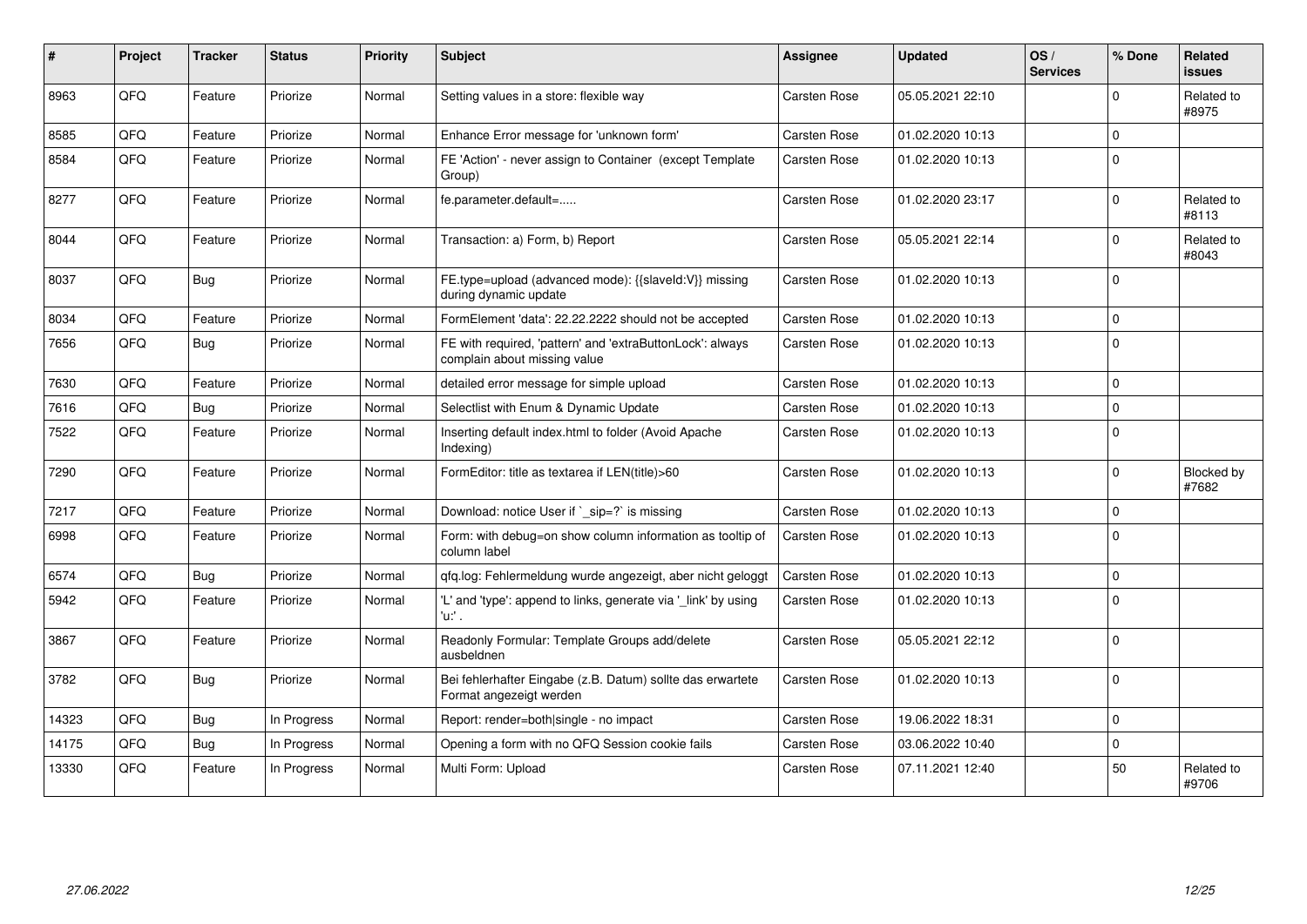| $\vert$ # | Project | <b>Tracker</b> | <b>Status</b>              | <b>Priority</b> | <b>Subject</b>                                                      | Assignee            | <b>Updated</b>   | OS/<br><b>Services</b> | % Done      | Related<br><b>issues</b>                                                                                                       |
|-----------|---------|----------------|----------------------------|-----------------|---------------------------------------------------------------------|---------------------|------------------|------------------------|-------------|--------------------------------------------------------------------------------------------------------------------------------|
| 12440     | QFQ     | Feature        | In Progress                | Normal          | Typo3 V10 upgrade (durchfuehren und testen)                         | <b>Carsten Rose</b> | 21.03.2022 09:53 |                        | 50          | Related to<br>#12357,<br>Related to<br>#12067,<br>Related to<br>#10661                                                         |
| 12439     | QFQ     | Feature        | In Progress                | Normal          | TinyMCE Paste from Word & Character Count/Limit                     | <b>Carsten Rose</b> | 05.05.2021 22:15 |                        | $\mathbf 0$ |                                                                                                                                |
| 11980     | QFQ     | Feature        | In Progress                | Normal          | protected verzeichnis MUSS geschützt werden                         | Carsten Rose        | 07.09.2021 13:30 |                        | $\pmb{0}$   |                                                                                                                                |
| 11517     | QFQ     | Bug            | In Progress                | Normal          | extraButtonInfo Broken for multiple FormElements                    | Carsten Rose        | 12.05.2022 13:12 |                        | $\pmb{0}$   | Related to<br>#7890,<br>Related to<br>#3811, Has<br>duplicate<br>#10905, Has<br>duplicate<br>#10553, Has<br>duplicate<br>#6779 |
| 11076     | QFQ     | Feature        | In Progress                | Normal          | SELECT  AS _websocket                                               | <b>Carsten Rose</b> | 30.08.2020 17:49 |                        | $\mathbf 0$ |                                                                                                                                |
| 10793     | QFQ     | Feature        | In Progress                | Normal          | Update NPM Packages                                                 | Carsten Rose        | 07.09.2021 13:25 |                        | $30\,$      |                                                                                                                                |
| 10661     | QFQ     | <b>Bug</b>     | In Progress                | Normal          | Typo3 Warnungen                                                     | Carsten Rose        | 07.09.2021 13:23 |                        | $\mathbf 0$ | Related to<br>#12440                                                                                                           |
| 10443     | QFQ     | Feature        | In Progress                | Normal          | Konzept_api / _live                                                 | <b>Carsten Rose</b> | 07.05.2020 09:39 |                        | $\pmb{0}$   |                                                                                                                                |
| 9691      | QFQ     | <b>Bug</b>     | In Progress                | Normal          | Checkbox: dynamic update > readonly                                 | Carsten Rose        | 01.02.2020 23:22 |                        | 50          | Related to<br>#9834                                                                                                            |
| 6250      | QFQ     | Feature        | In Progress                | Normal          | Enhance layout: a) Subrecord, b) Subrecord-Title                    | Carsten Rose        | 01.02.2020 23:22 |                        | $\mathbf 0$ | Related to<br>#5391                                                                                                            |
| 5695      | QFQ     | Feature        | In Progress                | Normal          | <b>Multiform</b>                                                    | Carsten Rose        | 02.01.2021 18:38 |                        | $\pmb{0}$   |                                                                                                                                |
| 13566     | QFQ     | Feature        | Ready to sync<br>(develop) | Normal          | Delete config-example.qfq.php file                                  | Carsten Rose        | 23.12.2021 09:25 |                        | $\mathbf 0$ |                                                                                                                                |
| 12584     | QFQ     | Feature        | Feedback                   | Normal          | T3 v10 migration script: replace alias-patterns (v11)               | Carsten Rose        | 28.05.2022 11:12 |                        | 100         |                                                                                                                                |
| 12546     | QFQ     | <b>Bug</b>     | Feedback                   | Normal          | Branch 'Development' - Unit Tests mit dirty workaround<br>angepasst | Carsten Rose        | 19.03.2022 17:48 |                        | $\pmb{0}$   |                                                                                                                                |
| 5894      | QFQ     | Feature        | Feedback                   | Normal          | Typeahead in Report: show/hide rows dynamically                     | <b>Carsten Rose</b> | 18.02.2022 08:50 |                        | $\mathbf 0$ | Related to<br>#5893.<br>Related to<br>#5885                                                                                    |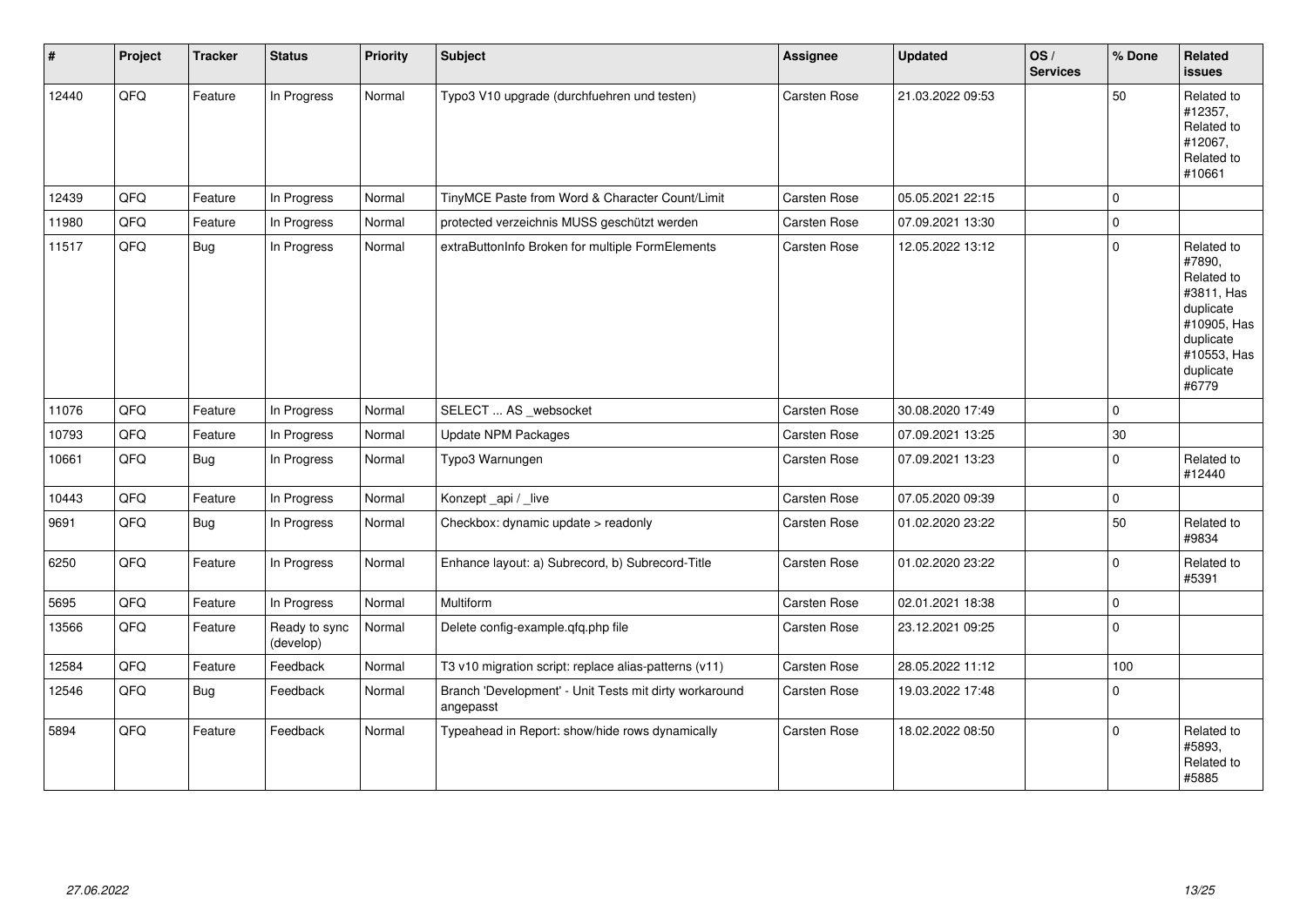| #     | Project | <b>Tracker</b> | <b>Status</b>     | <b>Priority</b> | <b>Subject</b>                                                          | Assignee     | <b>Updated</b>   | OS/<br><b>Services</b> | % Done      | Related<br><b>issues</b>                                              |
|-------|---------|----------------|-------------------|-----------------|-------------------------------------------------------------------------|--------------|------------------|------------------------|-------------|-----------------------------------------------------------------------|
| 12611 | QFQ     | Feature        | Some day<br>maybe | Normal          | Refactoring: Bootstrap with Lazy Loading                                | Carsten Rose | 08.06.2022 10:37 |                        | $\mathbf 0$ | Related to<br>#12490,<br>Related to<br>#10013,<br>Related to<br>#7732 |
| 12337 | QFQ     | Feature        | Some day<br>maybe | Normal          | Database.php: better caching                                            | Carsten Rose | 16.09.2021 15:10 |                        | $\mathbf 0$ |                                                                       |
| 12315 | QFQ     | Feature        | Some day<br>maybe | Normal          | Form History (Diffs) / Backups                                          | Carsten Rose | 16.09.2021 15:10 |                        | $\mathbf 0$ |                                                                       |
| 11323 | QFQ     | Feature        | Some day<br>maybe | Normal          | Report Frontend Editor Modal + Codemirror                               | Carsten Rose | 16.09.2021 15:10 |                        | $\mathbf 0$ | Related to<br>#11036                                                  |
| 11322 | QFQ     | Feature        | Some day<br>maybe | Normal          | Form Element JSON - (multiline parameter field)                         | Carsten Rose | 16.09.2021 15:10 |                        | $\mathbf 0$ |                                                                       |
| 11217 | QFQ     | Feature        | Some day<br>maybe | Normal          | <b>Extend Script Functionality</b>                                      | Carsten Rose | 16.09.2021 15:10 |                        | $\pmb{0}$   |                                                                       |
| 11036 | QFQ     | Feature        | Some day<br>maybe | Normal          | inline report editor permissions                                        | Carsten Rose | 16.09.2021 15:09 |                        | $\mathbf 0$ | Related to<br>#11323                                                  |
| 10745 | QFQ     | Feature        | Some day<br>maybe | Normal          | <b>Tablesorter Excel Export</b>                                         | Carsten Rose | 16.09.2021 15:09 |                        | $\mathbf 0$ |                                                                       |
| 10716 | QFQ     | Feature        | Some day<br>maybe | Normal          | Business Logic mit Externen Skripten                                    | Carsten Rose | 16.09.2021 15:10 |                        | $\mathbf 0$ | Related to<br>#10713,<br>Related to<br>#8217                          |
| 10116 | QFQ     | Feature        | Some day<br>maybe | Normal          | TypeAhead: Tag - show inside 'input' element                            | Carsten Rose | 16.09.2021 15:09 |                        | $\mathbf 0$ |                                                                       |
| 10095 | QFQ     | Feature        | Some day<br>maybe | Normal          | Generic Gitlab Integration into QFQ                                     | Carsten Rose | 16.09.2021 15:10 |                        | $\mathbf 0$ |                                                                       |
| 10013 | QFQ     | Feature        | Some day<br>maybe | Normal          | FE.typ=editor: CodeMirror                                               | Carsten Rose | 08.06.2022 10:37 |                        | $\mathbf 0$ | Related to<br>#12611,<br>Related to<br>#12490,<br>Related to<br>#7732 |
| 9704  | QFQ     | Feature        | Some day<br>maybe | Normal          | Thumbnails Generieren beim Splitten von PDF Files                       | Carsten Rose | 11.12.2019 16:01 |                        | $\mathbf 0$ |                                                                       |
| 9669  | QFQ     | Bug            | Some day<br>maybe | Normal          | Checkbox / Template Group: radio/checkbox visible broken<br>after 'add' | Carsten Rose | 16.06.2021 13:47 |                        | $\pmb{0}$   | Related to<br>#8091                                                   |
| 9579  | QFQ     | Feature        | Some day<br>maybe | Normal          | Multiform with Process Row                                              | Carsten Rose | 11.12.2019 16:01 |                        | $\mathbf 0$ |                                                                       |
| 9281  | QFQ     | Bug            | Some day<br>maybe | Normal          | Allow STRICT TRANS TABLES                                               | Carsten Rose | 02.01.2021 18:43 |                        | $\pmb{0}$   |                                                                       |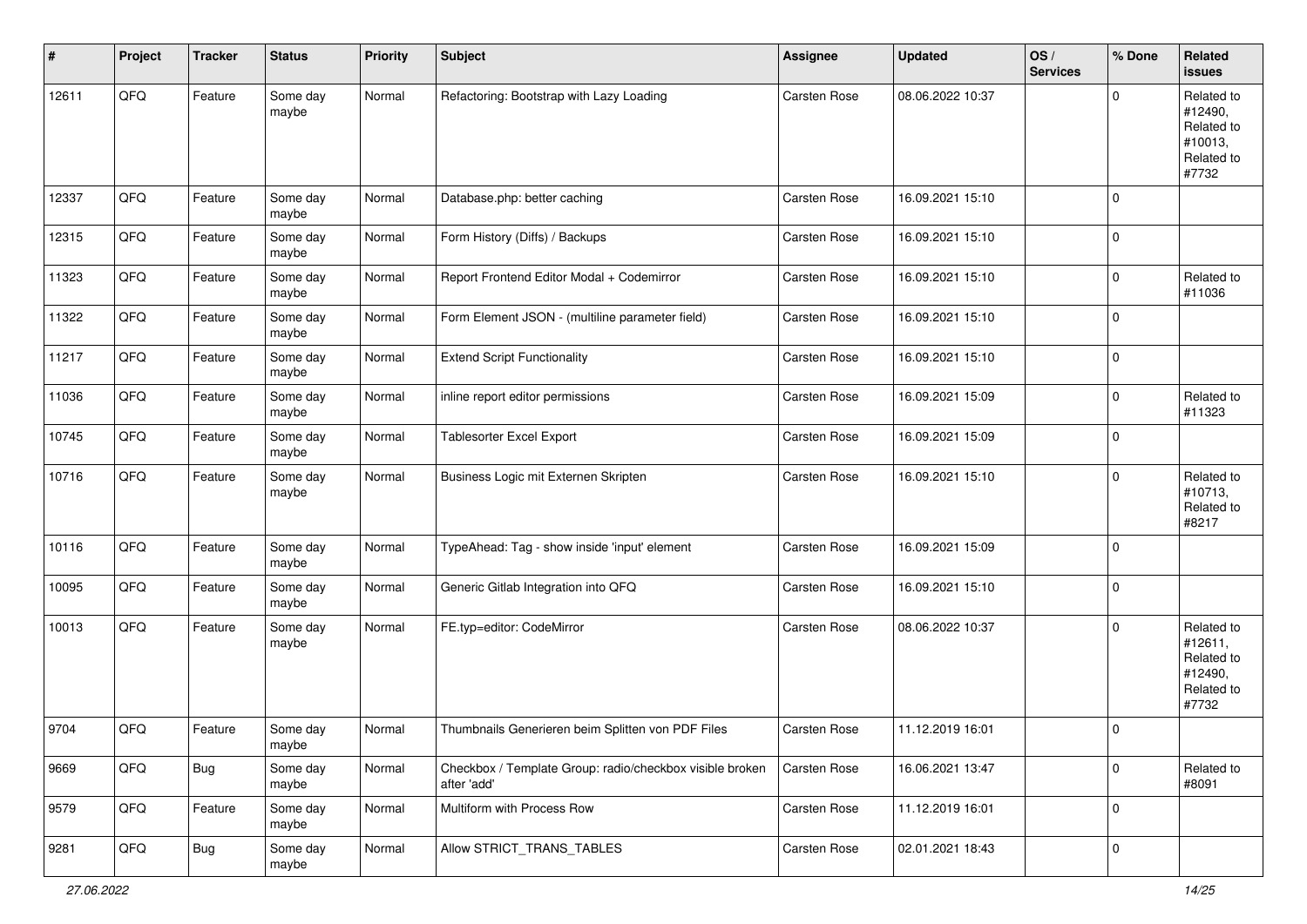| $\#$ | Project | <b>Tracker</b> | <b>Status</b>     | <b>Priority</b> | <b>Subject</b>                                                                                 | <b>Assignee</b>     | <b>Updated</b>   | OS/<br><b>Services</b> | % Done       | Related<br><b>issues</b>                    |
|------|---------|----------------|-------------------|-----------------|------------------------------------------------------------------------------------------------|---------------------|------------------|------------------------|--------------|---------------------------------------------|
| 8894 | QFQ     | Feature        | Some day<br>maybe | Normal          | Documentation Tags Usable in QFQ Application                                                   | Carsten Rose        | 11.12.2019 16:01 |                        | $\mathbf 0$  |                                             |
| 8892 | QFQ     | Feature        | Some day<br>maybe | Normal          | Display and Edit SQL Comments in Form Editor                                                   | Carsten Rose        | 11.12.2019 16:01 |                        | $\mathbf 0$  |                                             |
| 8586 | QFQ     | Feature        | Some day<br>maybe | Normal          | QFQ: Enhance Error message for 'record not found'                                              | Carsten Rose        | 16.09.2021 15:10 |                        | $\mathbf 0$  |                                             |
| 8520 | QFQ     | Feature        | Some day<br>maybe | Normal          | Bring QFQ to Composer                                                                          | Carsten Rose        | 16.09.2021 15:10 |                        | $\mathbf 0$  |                                             |
| 8106 | QFQ     | Bug            | Some day<br>maybe | Normal          | Dynamic Update: Feld kann nicht auf empty zurückgesetzt<br>werden                              | Carsten Rose        | 11.12.2019 16:01 |                        | $\mathbf 0$  |                                             |
| 8101 | QFQ     | Feature        | Some day<br>maybe | Normal          | Password hash: support further hashing methods                                                 | <b>Carsten Rose</b> | 16.09.2021 15:10 |                        | $\mathbf 0$  |                                             |
| 7453 | QFQ     | Feature        | Some day<br>maybe | Normal          | import / export forms QFQ                                                                      | <b>Carsten Rose</b> | 16.09.2021 15:10 |                        | $\mathbf 0$  |                                             |
| 7452 | QFQ     | Feature        | Some day<br>maybe | Normal          | automate deployment new QFQ version                                                            | <b>Carsten Rose</b> | 16.09.2021 15:10 |                        | $\mathbf 0$  |                                             |
| 7336 | QFQ     | Feature        | Some day<br>maybe | Normal          | PDF Upload: disallow PDFs with specific Meta information                                       | <b>Carsten Rose</b> | 11.12.2019 16:01 |                        | $\mathbf 0$  |                                             |
| 7107 | QFQ     | Feature        | Some day<br>maybe | Normal          | Showcase Registration Tool: Anmeldung / Administration :<br>Liste Anmeldungen / Emaileinaldung | <b>Carsten Rose</b> | 11.12.2019 16:01 |                        | $\mathbf 0$  |                                             |
| 6715 | QFQ     | Feature        | Some day<br>maybe | Normal          | Code-Refactoring: dbArray vereinheitlichen                                                     | <b>Carsten Rose</b> | 11.12.2019 16:02 |                        | $\mathbf 0$  |                                             |
| 5991 | QFQ     | Bug            | Some day<br>maybe | Normal          | URLs with ' ' or long parameter are problematic                                                | Carsten Rose        | 01.02.2020 23:19 |                        | $\mathbf 0$  |                                             |
| 5983 | QFQ     | Feature        | Some day<br>maybe | Normal          | Form Submit (save & update): normalize date/-time FE                                           | Carsten Rose        | 01.02.2020 23:19 |                        | $\mathbf 0$  |                                             |
| 5852 | QFQ     | Feature        | Some day<br>maybe | Normal          | Logging: mail.log / sql.log - im FE anzeigen und via AJAX<br>aktualisieren                     | <b>Carsten Rose</b> | 01.02.2020 23:19 |                        | 0            | Related to<br>#5885                         |
| 5768 | QFQ     | <b>Bug</b>     | Some day<br>maybe | Normal          | '{{pageLanguage:T}}' missing if QFQ is called via api                                          | <b>Carsten Rose</b> | 01.02.2020 23:19 |                        | $\mathbf 0$  |                                             |
| 5706 | QFQ     | Bug            | Some day<br>maybe | Normal          | upload: fileDestination needs to be sanatized                                                  | <b>Carsten Rose</b> | 01.02.2020 23:19 |                        | $\mathbf 0$  |                                             |
| 5665 | QFQ     | Feature        | Some day<br>maybe | Normal          | Versuch das '{{!' nicht mehr noetig ist.                                                       | <b>Carsten Rose</b> | 01.02.2020 23:20 |                        | $\mathbf{0}$ | Related to<br>#7432,<br>Related to<br>#7434 |
| 5579 | QFQ     | Feature        | Some day<br>maybe | Normal          | Enhance Doc / Presentation: variable type 'link column type'                                   | Carsten Rose        | 01.02.2020 23:19 |                        | $\mathbf 0$  |                                             |
| 5557 | QFQ     | <b>Bug</b>     | Some day<br>maybe | Normal          | Form load: STORE_RECORD filled, but should be empty                                            | Carsten Rose        | 01.02.2020 23:19 |                        | $\mathbf 0$  |                                             |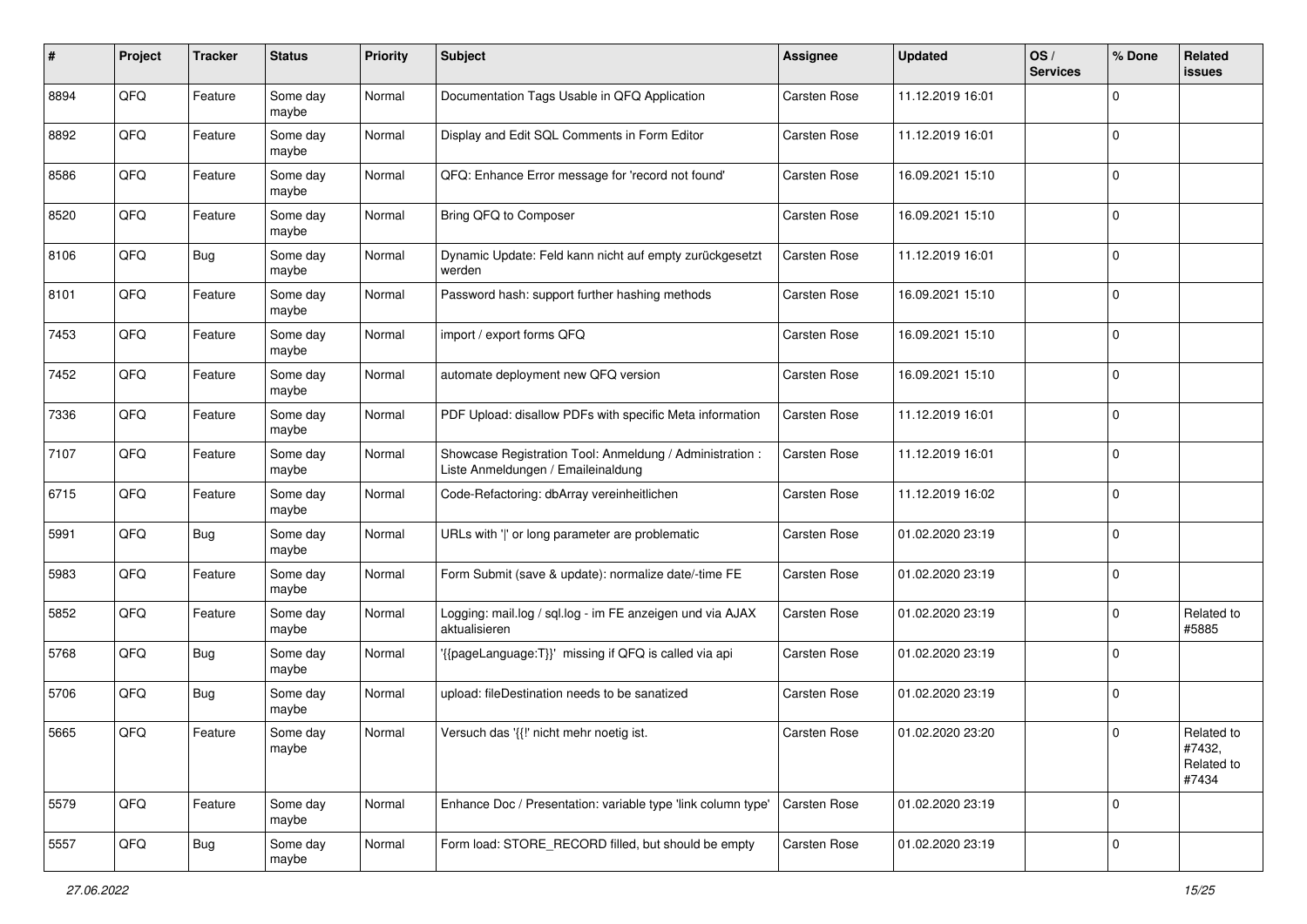| #    | Project | <b>Tracker</b> | <b>Status</b>     | <b>Priority</b> | <b>Subject</b>                                                                                                       | <b>Assignee</b>     | <b>Updated</b>   | OS/<br><b>Services</b> | % Done      | Related<br><b>issues</b>                       |
|------|---------|----------------|-------------------|-----------------|----------------------------------------------------------------------------------------------------------------------|---------------------|------------------|------------------------|-------------|------------------------------------------------|
| 5548 | QFQ     | Feature        | Some day<br>maybe | Normal          | 801 Textfiles/Scriptfiles als Thumbnail                                                                              | Carsten Rose        | 07.03.2022 16:26 |                        | $\Omega$    |                                                |
| 5480 | QFQ     | Feature        | Some day<br>maybe | Normal          | QFQ: Dokumentation mit Screenshots versehen                                                                          | <b>Carsten Rose</b> | 01.02.2020 23:20 |                        | $\mathbf 0$ | Related to<br>#9879                            |
| 5428 | QFQ     | Feature        | Some day<br>maybe | Normal          | secure thumbnail: late render on access.                                                                             | Carsten Rose        | 01.02.2020 23:20 |                        | $\mathbf 0$ |                                                |
| 5132 | QFQ     | Feature        | Some day<br>maybe | Normal          | Error Message sendmail missing attachment: more details                                                              | Carsten Rose        | 01.02.2020 23:19 |                        | $\mathbf 0$ |                                                |
| 5021 | QFQ     | <b>Bug</b>     | Some day<br>maybe | Normal          | FE.typ=extra - during save displays error 'datum2' already<br>filled in STORE_SIP - the value is stored nevertheless | Carsten Rose        | 01.02.2020 23:19 |                        | $\mathbf 0$ | Related to<br>#3875                            |
| 4956 | QFQ     | Feature        | Some day<br>maybe | Normal          | Sendmail: Benutzerdefinierte Headers                                                                                 | Carsten Rose        | 11.12.2019 16:02 |                        | $\mathbf 0$ |                                                |
| 4872 | QFQ     | Feature        | Some day<br>maybe | Normal          | Fields of Typo3 page available in STORE_TYPO3                                                                        | Carsten Rose        | 01.02.2020 23:19 |                        | $\mathbf 0$ |                                                |
| 4869 | QFQ     | Feature        | Some day<br>maybe | Normal          | Dynamic Update (show, hide, readonly?, required?) for<br><b>Template Group Elements</b>                              | Carsten Rose        | 01.02.2020 23:19 |                        | $\mathbf 0$ | Related to<br>#4865                            |
| 4839 | QFQ     | Feature        | Some day<br>maybe | Normal          | qfq-handle in <head> Abschnitt</head>                                                                                | Carsten Rose        | 11.12.2019 16:02 |                        | $\mathbf 0$ |                                                |
| 4771 | QFQ     | Bug            | Some day<br>maybe | Normal          | qfq: select-down-values empty after save (edit-form for<br>program administrators)                                   | Carsten Rose        | 01.02.2020 23:20 |                        | $\mathbf 0$ | Related to<br>#4549, Has<br>duplicate<br>#4282 |
| 4757 | QFQ     | Feature        | Some day<br>maybe | Normal          | Test subrecord: download links ok? Links ok?                                                                         | <b>Carsten Rose</b> | 01.02.2020 23:20 |                        | $\mathbf 0$ |                                                |
| 4659 | QFQ     | <b>Bug</b>     | Some day<br>maybe | Normal          | infoButtonExtra                                                                                                      | Carsten Rose        | 01.02.2020 23:20 |                        | $\mathbf 0$ |                                                |
| 4652 | QFQ     | Feature        | Some day<br>maybe | Normal          | UZH CD: Weiterleitung auf benutzerdefinierte 403/404 Seite                                                           | Carsten Rose        | 01.02.2020 23:20 |                        | $\mathbf 0$ |                                                |
| 4651 | QFQ     | <b>Bug</b>     | Some day<br>maybe | Normal          | 'Loading document" Modal wird angezeigt bei uzhcd type=2<br>Ansicht                                                  | Carsten Rose        | 01.02.2020 23:20 |                        | $\mathbf 0$ |                                                |
| 4650 | QFQ     | Feature        | Some day<br>maybe | Normal          | Convert html to doc/rtf                                                                                              | Carsten Rose        | 01.02.2020 23:20 |                        | $\mathbf 0$ | Related to<br>#10704                           |
| 4606 | QFQ     | Feature        | Some day<br>maybe | Normal          | link: qualifier to render bootstrap button                                                                           | Carsten Rose        | 01.02.2020 23:19 |                        | $\mathbf 0$ |                                                |
| 4583 | QFQ     | <b>Bug</b>     | Some day<br>maybe | Normal          | Dynamic Update bei TypeAhead Feldern                                                                                 | Carsten Rose        | 01.02.2020 23:19 |                        | $\mathbf 0$ |                                                |
| 4549 | QFQ     | <b>Bug</b>     | Some day<br>maybe | Normal          | TemplateGroups: FE.type SELECT loose selected value<br>after save                                                    | Carsten Rose        | 01.02.2020 23:20 |                        | $\mathbf 0$ | Related to<br>#4548,<br>Related to<br>#4771    |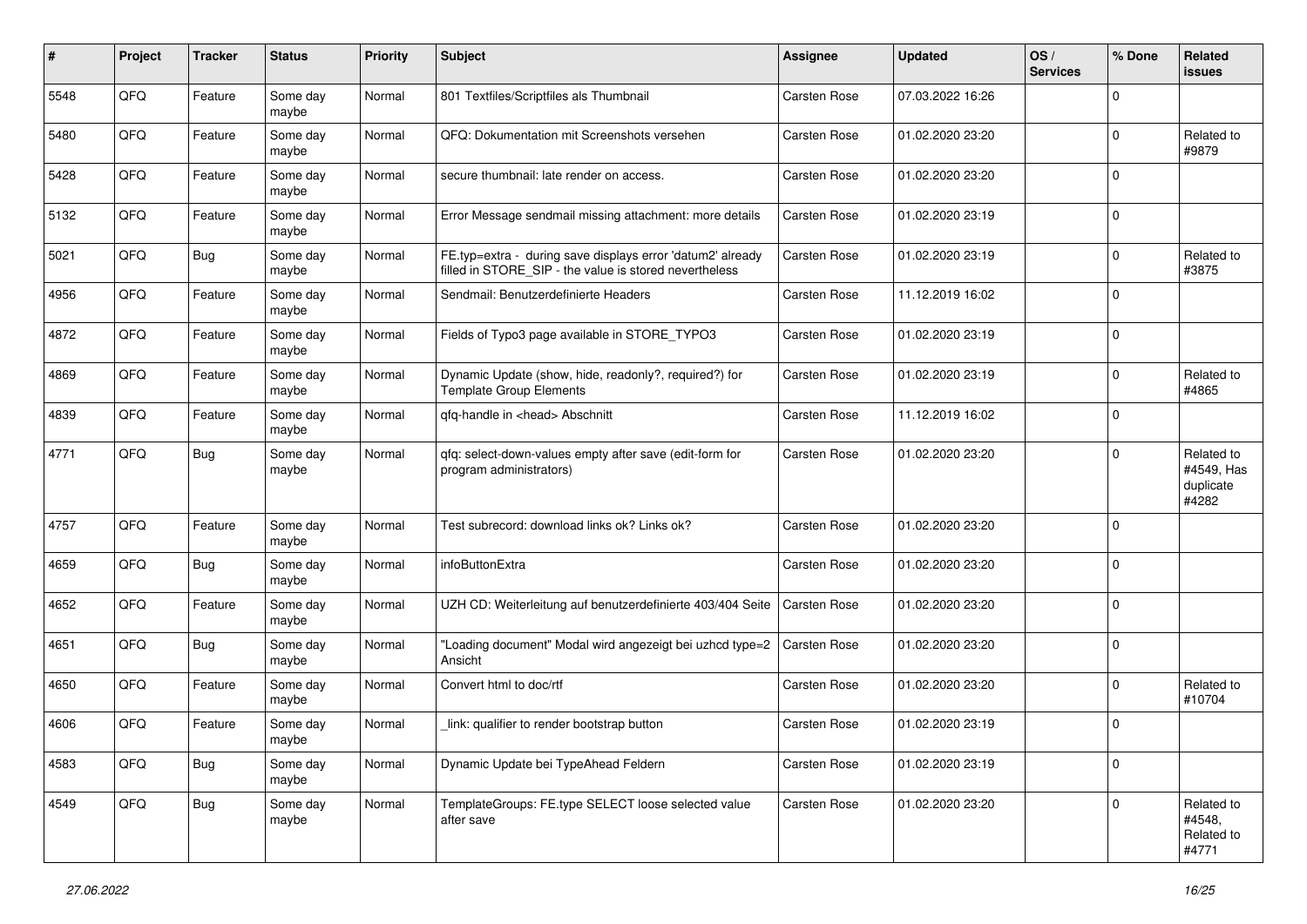| #    | Project | <b>Tracker</b> | <b>Status</b>     | <b>Priority</b> | <b>Subject</b>                                                                                                          | <b>Assignee</b>     | <b>Updated</b>   | OS/<br><b>Services</b> | % Done   | <b>Related</b><br><b>issues</b>             |
|------|---------|----------------|-------------------|-----------------|-------------------------------------------------------------------------------------------------------------------------|---------------------|------------------|------------------------|----------|---------------------------------------------|
| 4528 | QFQ     | <b>Bug</b>     | Some day<br>maybe | Normal          | extraButtonLock mit SQLAhead Bug                                                                                        | Carsten Rose        | 01.02.2020 23:19 |                        | $\Omega$ |                                             |
| 4365 | QFQ     | Feature        | Some day<br>maybe | Normal          | Multi Language: new way of config                                                                                       | Carsten Rose        | 01.02.2020 23:20 |                        | $\Omega$ |                                             |
| 4349 | QFQ     | Feature        | Some day<br>maybe | Normal          | link download: downloaded external URL to<br>deliver/concatenate - check mimetipe and handle it correctly               | Carsten Rose        | 11.12.2019 16:02 |                        | $\Omega$ |                                             |
| 4343 | QFQ     | Feature        | Some day<br>maybe | Normal          | Link: Classifier to add 'attributes'                                                                                    | Carsten Rose        | 01.02.2020 23:20 |                        | $\Omega$ | Related to<br>#14077                        |
| 4330 | QFQ     | Feature        | Some day<br>maybe | Normal          | Error Message: report missing {{ / }} in sqlUpdate, sqlInsert,<br>sqlDelete, sqlAfter, sqlBefore in FE action elements. | Carsten Rose        | 01.02.2020 23:20 |                        | $\Omega$ |                                             |
| 4328 | QFQ     | Bug            | Some day<br>maybe | Normal          | Error Message: Show FE name/number on problems in FE                                                                    | <b>Carsten Rose</b> | 01.02.2020 23:20 |                        | $\Omega$ |                                             |
| 4293 | QFQ     | <b>Bug</b>     | Some day<br>maybe | Normal          | Download broken if token 'd:' is missing - but no error<br>message                                                      | <b>Carsten Rose</b> | 11.12.2019 16:03 |                        | $\Omega$ | Related to<br>#7514                         |
| 4259 | QFQ     | Feature        | Some day<br>maybe | Normal          | Instant trigger a cron job                                                                                              | <b>Carsten Rose</b> | 11.12.2019 16:03 |                        | $\Omega$ |                                             |
| 4197 | QFQ     | Feature        | Some day<br>maybe | Normal          | Unit Test fuer JSON Stream von QuickFormQuery.php ><br>doForm()                                                         | Carsten Rose        | 11.12.2019 16:03 |                        | $\Omega$ |                                             |
| 4092 | QFQ     | Bug            | Some day<br>maybe | Normal          | 1) Logging verbessern wann welches FE warum<br>ausgefuehrt wird, 2) Documentation: Best Practice Template<br>Group      | Carsten Rose        | 01.02.2020 23:19 |                        | $\Omega$ | Related to<br>#3504                         |
| 4026 | QFQ     | Feature        | Some day<br>maybe | Normal          | sqlLog.sql: log number of FE.id                                                                                         | <b>Carsten Rose</b> | 11.12.2019 16:03 |                        | $\Omega$ | Related to<br>#5458                         |
| 4018 | QFQ     | Feature        | Some day<br>maybe | Normal          | typeahead: solve problem with potential long query<br>parameter                                                         | <b>Carsten Rose</b> | 11.12.2019 16:03 |                        | $\Omega$ |                                             |
| 4008 | QFQ     | Bug            | Some day<br>maybe | Normal          | FormElemen.type=sendmail: wrong 'TO' if 'real<br>name <rea@mail.to>' is used</rea@mail.to>                              | <b>Carsten Rose</b> | 11.12.2019 16:03 |                        | $\Omega$ |                                             |
| 3991 | QFQ     | Feature        | Some day<br>maybe | Normal          | report: Columnname ' skipWrap' skips 'fbeg', 'fend'                                                                     | Carsten Rose        | 11.12.2019 16:03 |                        | $\Omega$ |                                             |
| 3947 | QFQ     | Feature        | Some day<br>maybe | Normal          | Attack detectect: logout current user                                                                                   | <b>Carsten Rose</b> | 11.12.2019 16:03 |                        | $\Omega$ | Related to<br>#5458.<br>Related to<br>#6299 |
| 3942 | QFQ     | Feature        | Some day<br>maybe | Normal          | Action Elemente: neu generierte IDs via FE weitergeben                                                                  | <b>Carsten Rose</b> | 11.12.2019 16:03 |                        | $\Omega$ | Related to<br>#3941                         |
| 3941 | QFQ     | Feature        | Some day<br>maybe | Normal          | sqlAfter: es sollten mehrere moeglich sein                                                                              | Carsten Rose        | 11.12.2019 16:03 |                        | $\Omega$ | Related to<br>#3942                         |
| 3905 | QFQ     | Feature        | Some day<br>maybe | Normal          | Documentation: Best Practice anhand eines Online<br>Bewerbungstools                                                     | Carsten Rose        | 11.12.2019 16:03 |                        | $\Omega$ |                                             |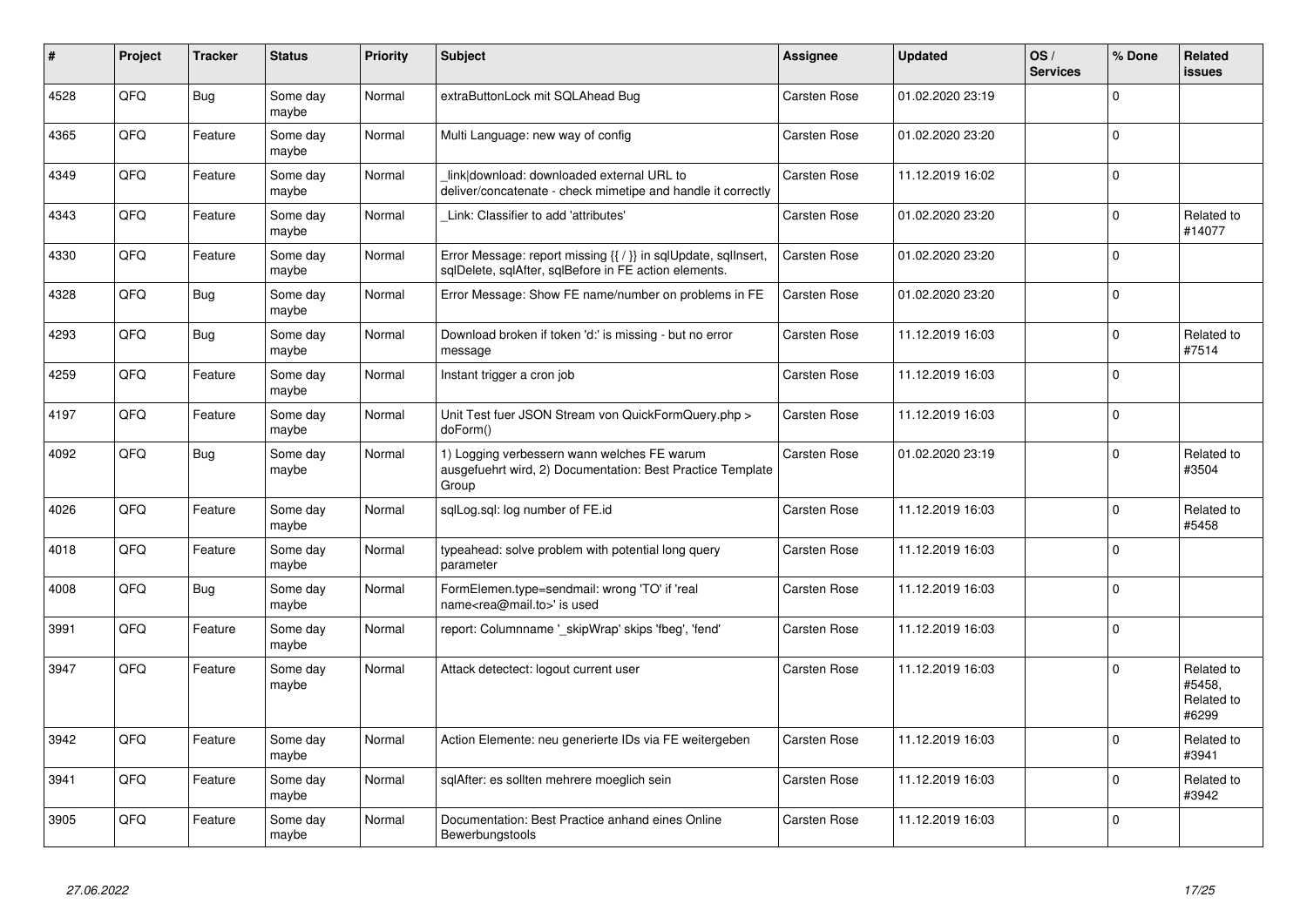| #    | Project | <b>Tracker</b> | <b>Status</b>     | <b>Priority</b> | Subject                                                                                                                                      | <b>Assignee</b>     | <b>Updated</b>   | OS/<br><b>Services</b> | % Done      | Related<br><b>issues</b>                    |
|------|---------|----------------|-------------------|-----------------|----------------------------------------------------------------------------------------------------------------------------------------------|---------------------|------------------|------------------------|-------------|---------------------------------------------|
| 3900 | QFQ     | Feature        | Some day<br>maybe | Normal          | Extend documentation of 'Copy / Paste'                                                                                                       | <b>Carsten Rose</b> | 11.12.2019 16:03 |                        | $\mathbf 0$ | Related to<br>#3899                         |
| 3895 | QFQ     | Bug            | Some day<br>maybe | Normal          | typeahead pedantic: on lehrkredit Idap webpass - if only one   Carsten Rose<br>person is in dropdown, such person can't be selected          |                     | 11.12.2019 16:03 |                        | $\mathbf 0$ |                                             |
| 3882 | QFQ     | Bug            | Some day<br>maybe | Normal          | templateGroup: disable 'add' if limit is reached - funktioniert<br>nicht wenn bereits records existierten                                    | Carsten Rose        | 11.12.2019 16:03 |                        | $\mathbf 0$ |                                             |
| 3877 | QFQ     | Feature        | Some day<br>maybe | Normal          | FormEditor: die Felder die aktuell nicht gebraucht werden<br>nur auf readonly/disabled setzen (nicht ausblenden > das<br>irritiert.          | Carsten Rose        | 11.12.2019 16:03 |                        | $\mathbf 0$ |                                             |
| 3811 | QFQ     | Bug            | Some day<br>maybe | Normal          | Dynamic Update: extraButtonInfo - Text aktualisieren                                                                                         | Carsten Rose        | 11.12.2019 16:03 |                        | $\mathbf 0$ | Related to<br>#11517                        |
| 3750 | QFQ     | Bug            | Some day<br>maybe | Normal          | FE in a row: if one violates check, all are red                                                                                              | Carsten Rose        | 11.12.2019 16:03 |                        | $\mathbf 0$ |                                             |
| 3708 | QFQ     | Feature        | Some day<br>maybe | Normal          | Form: input - 'specialchars', 'none'  gewisse tags<br>erlauben, andere verbieten                                                             | Carsten Rose        | 11.12.2019 16:02 |                        | $\mathbf 0$ | Related to<br>#14320                        |
| 3682 | QFQ     | <b>Bug</b>     | Some day<br>maybe | Normal          | Dynamic update: Radio buttons                                                                                                                | Carsten Rose        | 11.12.2019 16:02 |                        | $\mathbf 0$ |                                             |
| 3677 | QFQ     | Feature        | Some day<br>maybe | Normal          | wkhtmltopdf: FE User access prohibited, if client IP changes<br>\$TYPO3_CONF_VARS[FE][lockIP]                                                | Carsten Rose        | 11.12.2019 16:02 |                        | $\mathbf 0$ |                                             |
| 3666 | QFQ     | Feature        | Some day<br>maybe | Normal          | a) Performance Messung: mysql_real_escape_string() im<br>Vergleich zu str_replace(), b) doppeltes Aufrufen von<br>mysql real escape string() | Carsten Rose        | 11.12.2019 16:02 |                        | $\mathbf 0$ |                                             |
| 3588 | QFQ     | Bug            | Some day<br>maybe | Normal          | templateGroup: versteckte Elemente werden weiterhin<br>gespeichert.                                                                          | Carsten Rose        | 11.12.2019 16:02 |                        | $\mathbf 0$ |                                             |
| 3458 | QFQ     | Feature        | Some day<br>maybe | Normal          | Display 'Edit Form Element'-Checkbox on form: should<br>depend on FE Group                                                                   | Carsten Rose        | 11.12.2019 16:02 |                        | $\mathbf 0$ | Related to<br>#3447                         |
| 3457 | QFQ     | Feature        | Some day<br>maybe | Normal          | LDAP: concat multi values to one single entry                                                                                                | Carsten Rose        | 11.12.2019 16:02 |                        | $\mathbf 0$ |                                             |
| 3402 | QFQ     | Feature        | Some day<br>maybe | Normal          | Syntax Highlighting via CodeMirror                                                                                                           | Carsten Rose        | 11.12.2019 16:02 |                        | 100         | Related to<br>#3207                         |
| 3385 | QFQ     | Feature        | Some day<br>maybe | Normal          | templateGroup: insert/update/delete non primary records                                                                                      | Carsten Rose        | 11.12.2019 16:02 |                        | $\mathbf 0$ |                                             |
| 3350 | QFQ     | Feature        | Some day<br>maybe | Normal          | FormEditor: Hilfetext hinter 'checktype'                                                                                                     | Carsten Rose        | 11.12.2019 16:02 |                        | $\mathbf 0$ |                                             |
| 3349 | QFQ     | Bug            | Some day<br>maybe | Normal          | config.qfq.ini: a) vertraegt keine '=' im Value (z.B. Passwort),<br>b) Values sollten in ticks einschliessbar sein (spaces, )                | <b>Carsten Rose</b> | 11.12.2019 16:02 |                        | $\mathbf 0$ |                                             |
| 3332 | QFQ     | Feature        | Some day<br>maybe | Normal          | Uploads: Thumbnails, Details zum hochgeladenen File                                                                                          | Carsten Rose        | 11.12.2019 16:02 |                        | $\mathbf 0$ | Related to<br>#3264,<br>Related to<br>#5333 |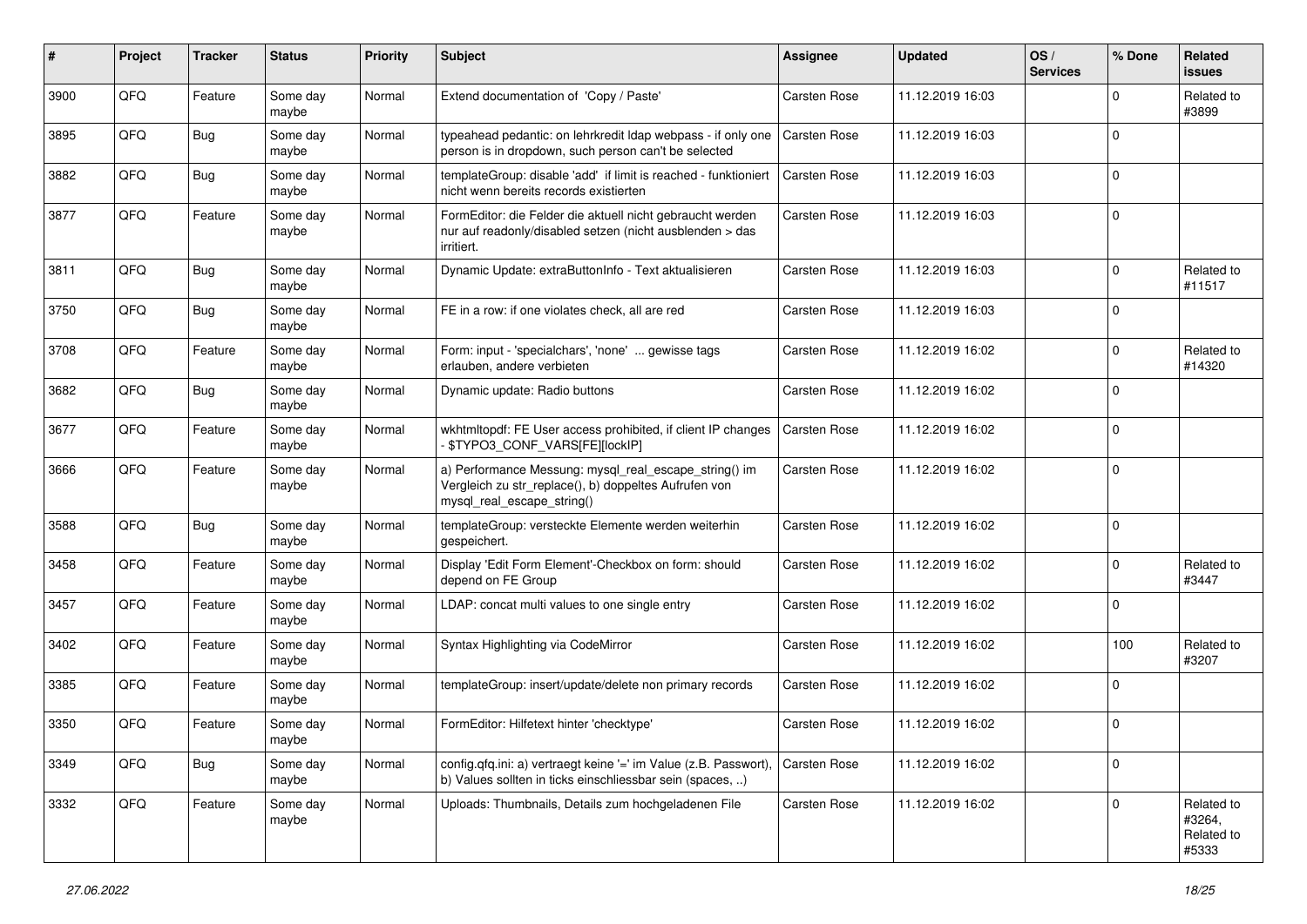| #     | Project | <b>Tracker</b> | <b>Status</b>     | <b>Priority</b> | <b>Subject</b>                                                                                                                                       | <b>Assignee</b>     | <b>Updated</b>   | OS/<br><b>Services</b> | % Done      | Related<br><b>issues</b>                                               |
|-------|---------|----------------|-------------------|-----------------|------------------------------------------------------------------------------------------------------------------------------------------------------|---------------------|------------------|------------------------|-------------|------------------------------------------------------------------------|
| 3331  | QFQ     | Feature        | Some day<br>maybe | Normal          | Default Tooltip fuer _page? Links: mit Form und Record ID                                                                                            | <b>Carsten Rose</b> | 11.12.2019 16:02 |                        | $\mathbf 0$ |                                                                        |
| 3291  | QFQ     | Feature        | Some day<br>maybe | Normal          | AutoCron websiteToken                                                                                                                                | Carsten Rose        | 11.12.2019 16:02 |                        | $\mathbf 0$ | Related to<br>#4250                                                    |
| 3285  | QFQ     | Feature        | Some day<br>maybe | Normal          | Zeichenlimit pro Feld: textarea / editor                                                                                                             | Carsten Rose        | 11.12.2019 16:02 |                        | $\mathbf 0$ |                                                                        |
| 3267  | QFQ     | Feature        | Some day<br>maybe | Normal          | 2 Forms auf einer Seite: real + Read only                                                                                                            | Carsten Rose        | 11.12.2019 16:03 |                        | $\mathbf 0$ |                                                                        |
| 3216  | QFQ     | Feature        | Some day<br>maybe | Normal          | dynamic update für checkbox label2                                                                                                                   | Carsten Rose        | 11.12.2019 16:03 |                        | $\mathbf 0$ | Related to<br>#2081                                                    |
| 3130  | QFQ     | <b>Bug</b>     | Some day<br>maybe | Normal          | Debug Info's nicht korrekt nach 'New > Save'.                                                                                                        | Carsten Rose        | 11.12.2019 16:03 |                        | $\mathbf 0$ | Related to<br>#3253                                                    |
| 2995  | QFQ     | Feature        | Some day<br>maybe | Normal          | Dropdown JQuery Plugin: 'chosen' - Moeglichkeit um Select<br>Listen mehr Funktion zu geben. Kein Bootstrap noetig.                                   | Carsten Rose        | 11.12.2019 16:03 |                        | $\mathbf 0$ |                                                                        |
| 2643  | QFQ     | Bug            | Some day<br>maybe | Normal          | Zend / PHP Webinars anschauen                                                                                                                        | Carsten Rose        | 01.02.2020 15:56 |                        | $\mathbf 0$ |                                                                        |
| 2084  | QFQ     | Feature        | Some day<br>maybe | Normal          | Mailto mit encryption: Subrecord                                                                                                                     | <b>Carsten Rose</b> | 11.12.2019 16:03 |                        | $\mathbf 0$ | Related to<br>#2082                                                    |
| 1946  | QFQ     | Feature        | Some day<br>maybe | Normal          | Kontrolle ob der ReadOnly Modus bei den<br>Formularelementen korrekt implementiert ist                                                               | Carsten Rose        | 11.12.2019 16:03 |                        | $\mathbf 0$ |                                                                        |
| 1635  | QFQ     | Feature        | Some day<br>maybe | Normal          | QFQ Extension content record: weitere Optionen<br>einblenden.                                                                                        | Carsten Rose        | 11.12.2019 16:03 |                        | $\mathbf 0$ |                                                                        |
| 14187 | QFQ     | Feature        | <b>New</b>        | High            | qfq.log: show current URL                                                                                                                            | Carsten Rose        | 28.05.2022 11:02 |                        | $\mathbf 0$ | Related to<br>#13933,<br>Related to<br>#12532,<br>Related to<br>#11893 |
| 12974 | QFQ     | <b>Bug</b>     | <b>New</b>        | High            | Sanitize Queries in Action-Elements                                                                                                                  | <b>Carsten Rose</b> | 07.12.2021 17:19 |                        | $\mathbf 0$ |                                                                        |
| 12702 | QFQ     | Bug            | New               | High            | templateGroup: broken in multiDb Setup                                                                                                               | Carsten Rose        | 14.12.2021 16:02 |                        | $\mathbf 0$ |                                                                        |
| 12670 | QFQ     | Bug            | New               | High            | Dropdown-Menu classes können nicht mehr angegeben<br>werden                                                                                          | Carsten Rose        | 07.12.2021 17:19 |                        | $\mathbf 0$ |                                                                        |
| 12544 | QFQ     | Feature        | <b>New</b>        | High            | a) ' AS _link' new also as ' AS _format', b) sortierung via   Carsten Rose<br>'display: none;', c) '_format' benoeitgt nicht zwingend<br>u/U/p/m/z/d |                     | 14.12.2021 16:03 |                        | $\mathbf 0$ |                                                                        |
| 12532 | QFQ     | Feature        | New               | High            | SIP-Parameter bei Seitenaufruf in Browser-Console<br>anzeigen                                                                                        | Carsten Rose        | 07.12.2021 17:19 |                        | $\mathbf 0$ | Related to<br>#11893,<br>Related to<br>#14187                          |
| 12513 | QFQ     | <b>Bug</b>     | New               | High            | Implement server side check of maxlength                                                                                                             | Carsten Rose        | 07.12.2021 17:19 |                        | $\pmb{0}$   |                                                                        |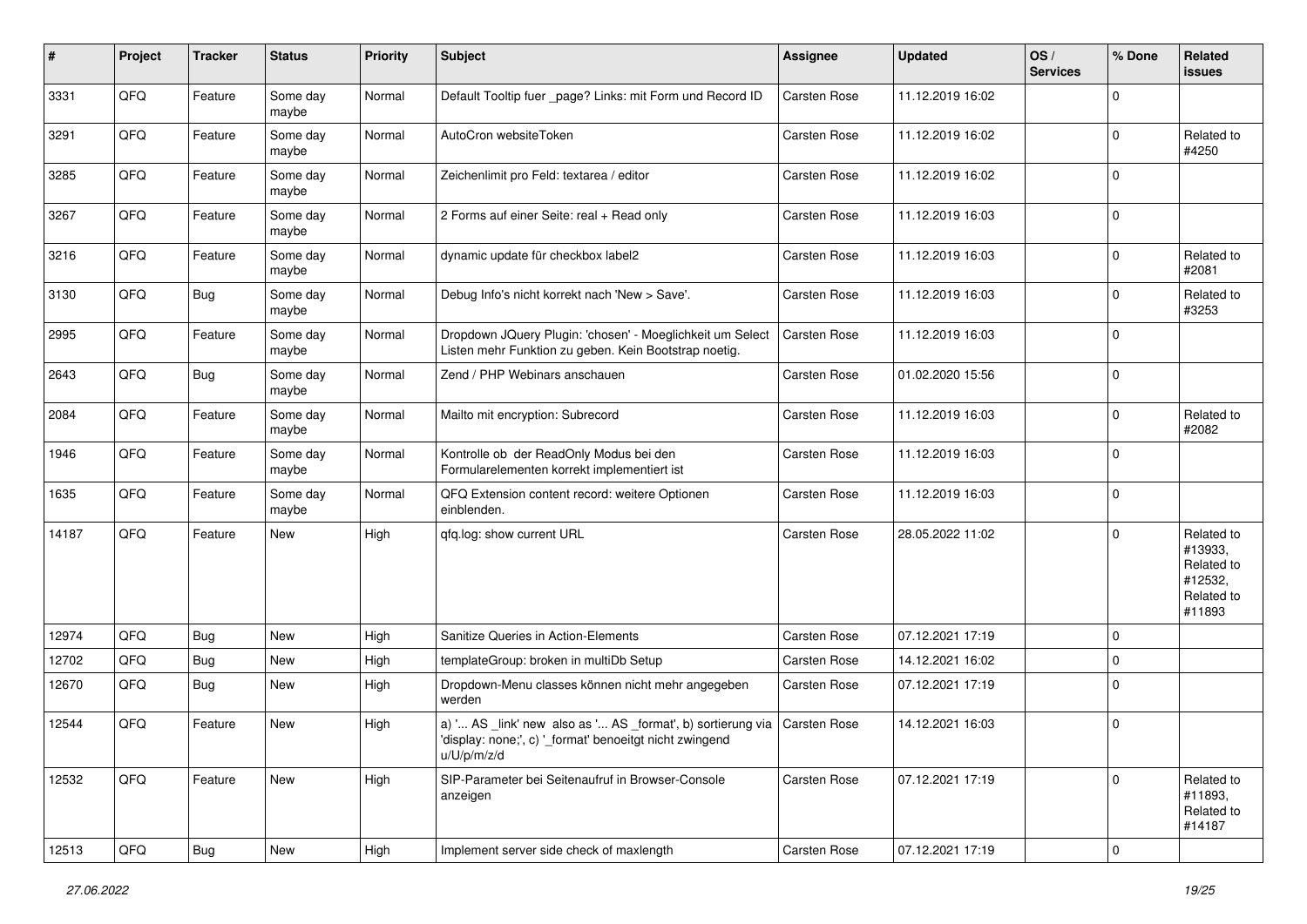| #     | Project | <b>Tracker</b> | <b>Status</b> | <b>Priority</b> | <b>Subject</b>                                                                   | <b>Assignee</b>     | <b>Updated</b>   | OS/<br><b>Services</b> | % Done      | Related<br>issues                             |
|-------|---------|----------------|---------------|-----------------|----------------------------------------------------------------------------------|---------------------|------------------|------------------------|-------------|-----------------------------------------------|
| 12186 | QFQ     | Feature        | New           | High            | TinyMCE Config für Objekte                                                       | <b>Carsten Rose</b> | 07.12.2021 17:19 |                        | $\mathbf 0$ | <b>Blocks</b><br>#12632                       |
| 11893 | QFQ     | Feature        | New           | High            | Broken SIP: a) only report one time, b) only report in main<br>column            | <b>Carsten Rose</b> | 12.05.2021 12:13 |                        | $\Omega$    | Related to<br>#12532,<br>Related to<br>#14187 |
| 10640 | QFQ     | <b>Bug</b>     | <b>New</b>    | High            | TypeAhead Tag: FE editierbar trotz readOnly                                      | <b>Carsten Rose</b> | 03.05.2021 21:12 |                        | $\mathbf 0$ |                                               |
| 10508 | QFQ     | <b>Bug</b>     | New           | High            | Multi Form broken on Multi DB Instance                                           | Carsten Rose        | 03.05.2021 21:12 |                        | $\mathbf 0$ |                                               |
| 10506 | QFQ     | Bug            | New           | High            | Template Group broken on MultiDB instance                                        | Carsten Rose        | 03.05.2021 21:12 |                        | $\Omega$    | Related to<br>#10505                          |
| 10081 | QFQ     | Bug            | New           | High            | Stale record lock after 'forbidden' character                                    | <b>Carsten Rose</b> | 03.05.2021 21:12 |                        | $\mathbf 0$ | Related to<br>#10082,<br>Related to<br>#9789  |
| 9531  | QFQ     | <b>Bug</b>     | New           | High            | FE File: Dynamic Update / modeSql / required detected<br>even it not set         | <b>Carsten Rose</b> | 11.06.2021 20:32 |                        | $\Omega$    | Related to<br>#12398                          |
| 9347  | QFQ     | Bug            | New           | High            | FE.type=upload with dynamic show/hidden: required not<br>detected                | <b>Carsten Rose</b> | 12.06.2021 10:40 |                        | 0           | Related to<br>#5305,<br>Related to<br>#12398  |
| 8962  | QFQ     | Feature        | <b>New</b>    | High            | allow for form fields with identical names                                       | <b>Carsten Rose</b> | 03.05.2021 21:14 |                        | 0           |                                               |
| 8668  | QFQ     | Bug            | New           | High            | Pill disabled: dyamic mode 'hidden' not respected - FE is still<br>required      | <b>Carsten Rose</b> | 03.05.2021 21:14 |                        | $\mathbf 0$ |                                               |
| 8431  | QFQ     | Bug            | New           | High            | autocron.php with wrong path                                                     | <b>Carsten Rose</b> | 03.05.2021 21:14 |                        | 0           |                                               |
| 8083  | QFQ     | Bug            | New           | High            | FormEditor: primary table list does not respect<br>'indexDb={{indexData:Y}}'     | Carsten Rose        | 03.05.2021 21:14 |                        | $\Omega$    | Has<br>duplicate<br>#6678                     |
| 7899  | QFQ     | Bug            | New           | High            | Fe.type=password / retype / required: always complain<br>about missing value     | Carsten Rose        | 03.05.2021 21:14 |                        | $\mathbf 0$ |                                               |
| 7850  | QFQ     | Feature        | <b>New</b>    | High            | Upload records: non 'pathFileName' column                                        | Carsten Rose        | 03.05.2021 21:14 |                        | $\mathbf 0$ |                                               |
| 7650  | QFQ     | Bug            | New           | High            | Optional do not show 'required' sign on FormElement                              | Carsten Rose        | 03.05.2021 21:14 |                        | $\mathbf 0$ |                                               |
| 5715  | QFQ     | Feature        | New           | High            | PDF Caching                                                                      | Carsten Rose        | 03.05.2021 21:14 |                        | $\Omega$    | Related to<br>#5851,<br>Related to<br>#6357   |
| 5459  | QFQ     | Bug            | New           | High            | Multi DB: spread system tables between 'QFQ' and<br>'Data'-DB                    | Carsten Rose        | 03.05.2021 21:14 |                        | $\pmb{0}$   | Related to<br>#4720                           |
| 5221  | QFQ     | Bug            | New           | High            | Download Dialog: Bleibt stehen in FF wenn Datei<br>automatisch gespeichert wird. | Carsten Rose        | 03.05.2021 21:14 |                        | 0           |                                               |
| 3727  | QFQ     | Feature        | New           | High            | Security: Session Hijacking erschweren                                           | Carsten Rose        | 03.05.2021 21:14 |                        | $\pmb{0}$   |                                               |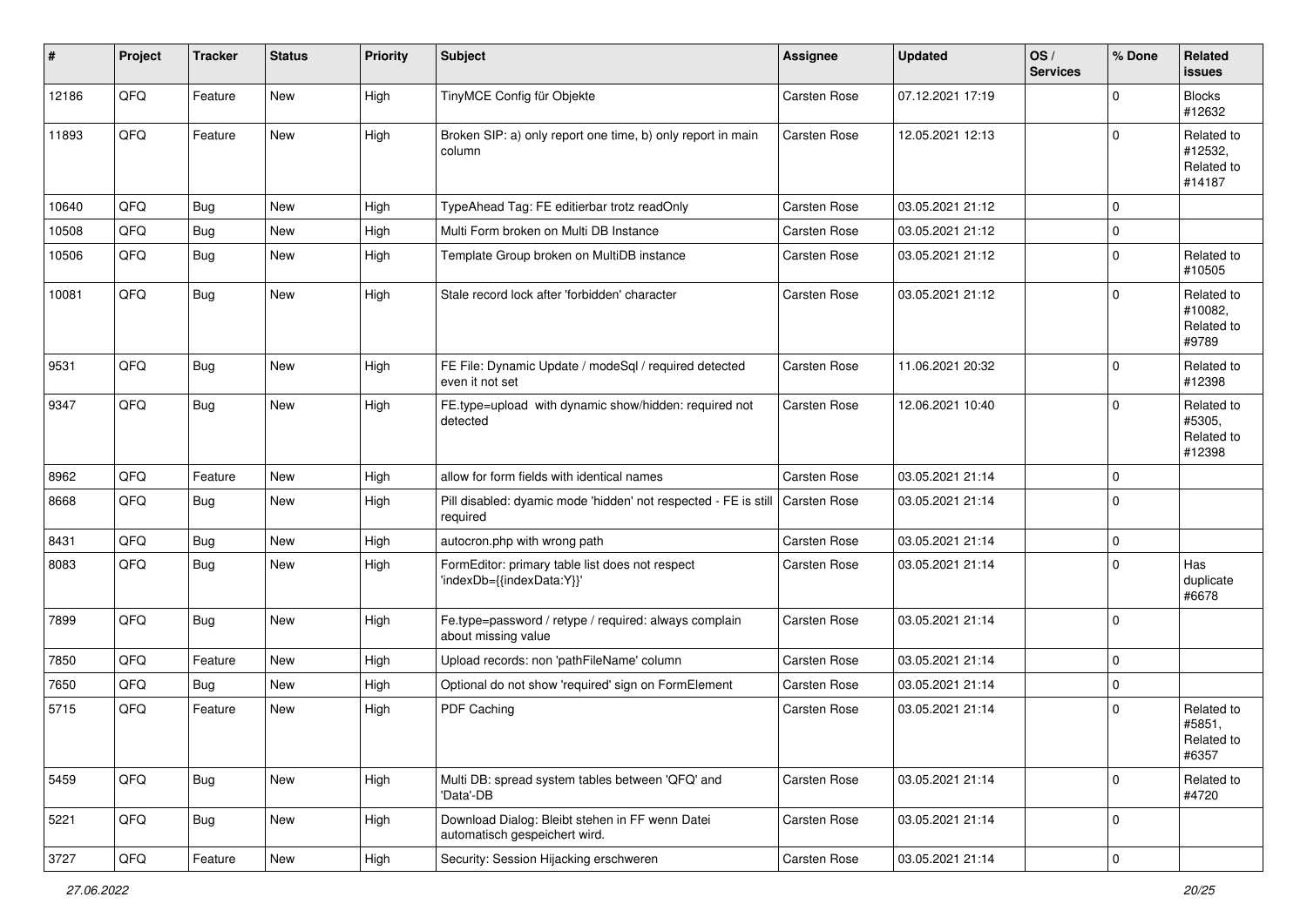| #     | Project | <b>Tracker</b> | <b>Status</b>     | <b>Priority</b> | <b>Subject</b>                                                                                         | <b>Assignee</b>     | <b>Updated</b>   | OS/<br><b>Services</b> | % Done      | Related<br><b>issues</b>                                             |
|-------|---------|----------------|-------------------|-----------------|--------------------------------------------------------------------------------------------------------|---------------------|------------------|------------------------|-------------|----------------------------------------------------------------------|
| 9121  | QFQ     | Bug            | Priorize          | High            | sip links have r and __dbIndexData set                                                                 | Carsten Rose        | 12.06.2021 10:41 |                        | $\Omega$    |                                                                      |
| 8204  | QFQ     | Feature        | Priorize          | High            | Position 'required mark'                                                                               | Carsten Rose        | 16.06.2021 13:44 |                        | $\pmb{0}$   |                                                                      |
| 8082  | QFQ     | Feature        | Priorize          | High            | Contact form without saving record                                                                     | Carsten Rose        | 07.12.2021 15:20 |                        | $\mathbf 0$ | Related to<br>#8587,<br><b>Blocks</b><br>#11850                      |
| 6116  | QFQ     | Bug            | Priorize          | High            | value of checkbox not saved                                                                            | Carsten Rose        | 07.12.2021 17:19 |                        | $\mathbf 0$ |                                                                      |
| 12463 | QFQ     | Bug            | ToDo              | High            | QFQ Function: 'function' and 'sql' on same level - output of<br>sql is shown two times.                | Carsten Rose        | 15.12.2021 16:31 |                        | $\mathbf 0$ |                                                                      |
| 12395 | QFQ     | <b>Bug</b>     | ToDo              | High            | QFQ Function: Result two times shown                                                                   | Carsten Rose        | 18.02.2022 08:59 |                        | $\pmb{0}$   |                                                                      |
| 9789  | QFG     | <b>Bug</b>     | In Progress       | High            | Record Lock: release to early on 'leave page'                                                          | Carsten Rose        | 10.01.2022 09:25 |                        | 100         | Related to<br>#10081,<br>Related to<br>#9173,<br>Related to<br>#8702 |
| 9517  | QFQ     | Feature        | In Progress       | High            | Input multiple tags with typeahead                                                                     | Carsten Rose        | 03.05.2021 21:14 |                        | 40          | Related to<br>#10150                                                 |
| 4279  | QFQ     | <b>Bug</b>     | Some day<br>maybe | High            | config.linkVars lost                                                                                   | <b>Carsten Rose</b> | 03.05.2021 21:14 |                        | $\mathbf 0$ |                                                                      |
| 4258  | QFQ     | Feature        | Some day<br>maybe | High            | System Defaults: Forms                                                                                 | Carsten Rose        | 03.05.2021 21:14 |                        | $\mathbf 0$ |                                                                      |
| 3990  | QFQ     | Feature        | Some day<br>maybe | High            | custom class definition: add space automatically                                                       | Carsten Rose        | 03.05.2021 21:14 |                        | $\Omega$    |                                                                      |
| 3967  | QFQ     | Feature        | Some day<br>maybe | High            | Report: Checkbox, Radio, Dropdown, Input welches ohne<br>Submit funktioniert - 'Inline-Form'           | Carsten Rose        | 03.05.2021 21:14 |                        | $\mathbf 0$ |                                                                      |
| 3848  | QFQ     | Feature        | Some day<br>maybe | High            | Antivirus check fuer Upload files in qfq?                                                              | Carsten Rose        | 03.05.2021 21:14 |                        | $\mathbf 0$ | Related to<br>#4131                                                  |
| 3570  | QFQ     | Bug            | Some day<br>maybe | High            | Formular mit prmitnew permitEdit=Always wird nicht<br>aufgerufen (ist leer)                            | Carsten Rose        | 03.05.2021 21:14 |                        | $\mathbf 0$ |                                                                      |
| 3109  | QFQ     | Bug            | Some day<br>maybe | High            | RealUrl: Links werden nicht korrekt gerendert                                                          | Carsten Rose        | 03.05.2021 21:14 |                        | $\Omega$    |                                                                      |
| 3061  | QFQ     | Bug            | Some day<br>maybe | High            | winstitute: mysql connection durcheinander - nmhp17<br>(ag7)/QFQ arbeitet mit DB/Tabellen von biostat. | Carsten Rose        | 03.05.2021 21:14 |                        | $\mathbf 0$ |                                                                      |
| 12545 | QFQ     | Bug            | New               | Urgent          | sql.log not created / updated                                                                          | Carsten Rose        | 14.12.2021 16:02 |                        | $\mathbf 0$ |                                                                      |
| 12468 | QFQ     | <b>Bug</b>     | <b>New</b>        | Urgent          | Form: update Form.title after save                                                                     | Carsten Rose        | 03.05.2021 21:12 |                        | $\mathbf 0$ |                                                                      |
| 9534  | QFQ     | <b>Bug</b>     | Priorize          | Urgent          | FE.type=upload: 'Unknown Mode: ID"                                                                     | Carsten Rose        | 03.05.2021 21:14 |                        | $\mathbf 0$ | Related to<br>#9532                                                  |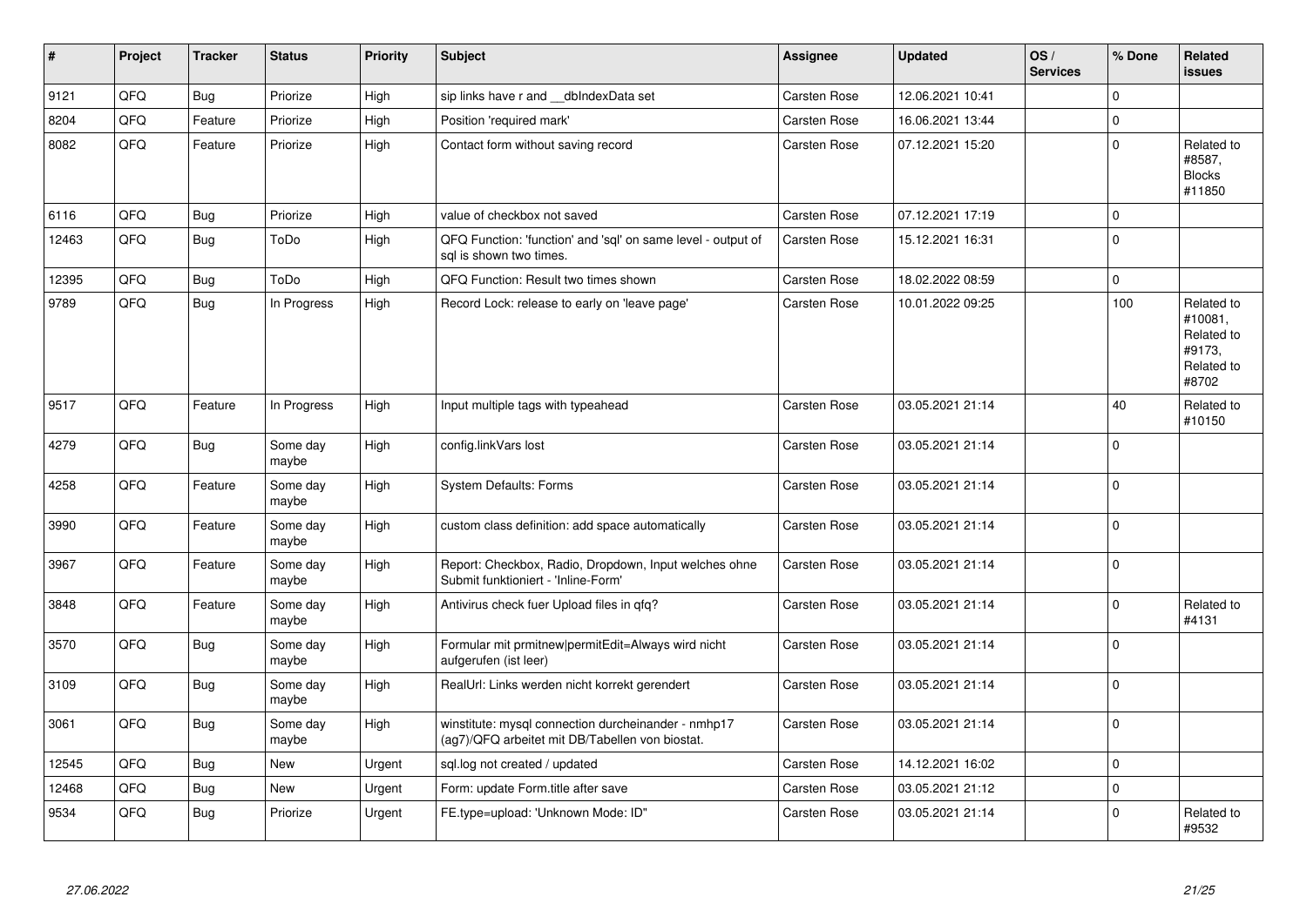| #     | Project | <b>Tracker</b> | <b>Status</b>     | <b>Priority</b> | <b>Subject</b>                                                                                      | <b>Assignee</b>     | <b>Updated</b>   | OS/<br><b>Services</b> | % Done      | Related<br>issues                                                     |
|-------|---------|----------------|-------------------|-----------------|-----------------------------------------------------------------------------------------------------|---------------------|------------------|------------------------|-------------|-----------------------------------------------------------------------|
| 9173  | QFQ     | Bug            | Priorize          | Urgent          | Stale Record Lock: Firefox                                                                          | <b>Carsten Rose</b> | 03.05.2021 21:14 |                        | $\mathbf 0$ | Related to<br>#9789                                                   |
| 13647 | QFQ     | Bug            | New               | Normal          | Autofocus funktioniert nicht auf Chrome                                                             | Benjamin Baer       | 19.03.2022 17:44 |                        | $\mathbf 0$ |                                                                       |
| 13528 | QFQ     | Bug            | New               | Normal          | qfq.io > releases: es wird kein neues Release angelegt                                              | Benjamin Baer       | 19.03.2022 17:46 |                        | $\pmb{0}$   |                                                                       |
| 12556 | QFQ     | Feature        | New               | Normal          | Pills Title: colored = static or dynamic on allrequiredgiven                                        | Benjamin Baer       | 19.03.2022 17:49 |                        | 0           |                                                                       |
| 12490 | QFQ     | Feature        | New               | Normal          | Loading Plugins in QFQ - see what tinymce does. (lazy<br>loading)                                   | Benjamin Baer       | 08.06.2022 10:37 |                        | $\Omega$    | Related to<br>#12611,<br>Related to<br>#10013,<br>Related to<br>#7732 |
| 12476 | QFQ     | Feature        | New               | Normal          | clearMe: a) should trigger 'dirty', b) sticky on textarea resize                                    | Benjamin Baer       | 04.01.2022 08:40 |                        | $\Omega$    | Related to<br>#9528                                                   |
| 10003 | QFQ     | Feature        | Priorize          | Normal          | fieldset: stronger visualize group                                                                  | Benjamin Baer       | 12.02.2020 08:13 |                        | $\mathbf 0$ |                                                                       |
| 9135  | QFQ     | Feature        | Priorize          | Normal          | Progress Bar generic / replace old hourglass download<br>popup                                      | Benjamin Baer       | 03.01.2022 07:43 |                        | 0           |                                                                       |
| 7965  | QFQ     | Feature        | Priorize          | Normal          | Input type 'text' with visual format - currency                                                     | Benjamin Baer       | 03.01.2022 07:45 |                        | $\mathbf 0$ |                                                                       |
| 7730  | QFQ     | Feature        | Priorize          | Normal          | SELECT Box: title in between                                                                        | Benjamin Baer       | 01.02.2020 23:22 |                        | 0           |                                                                       |
| 6870  | QFQ     | Feature        | Priorize          | Normal          | Click on '_link' triggers an API call                                                               | Benjamin Baer       | 03.01.2022 08:25 |                        | 0           |                                                                       |
| 6801  | QFQ     | Feature        | Priorize          | Normal          | Fabric: Maximize / FullIscreen                                                                      | Benjamin Baer       | 21.03.2022 09:56 |                        | $\mathbf 0$ |                                                                       |
| 6566  | QFQ     | Bug            | Priorize          | Normal          | Link Function 'delete': provided parameter missing on page<br>reload                                | Benjamin Baer       | 03.01.2022 08:08 |                        | $\mathbf 0$ |                                                                       |
| 6224  | QFQ     | Feature        | Priorize          | Normal          | Dynamic update: fade in/out fields                                                                  | Benjamin Baer       | 21.03.2022 09:50 |                        | 0           |                                                                       |
| 6140  | QFQ     | Bug            | Priorize          | Normal          | QFQ DnD Sort: Locked fields                                                                         | Benjamin Baer       | 21.03.2022 09:56 |                        | $\mathbf 0$ |                                                                       |
| 5562  | QFQ     | Feature        | Priorize          | Normal          | Drag'n'Drop fuer Uploads                                                                            | Benjamin Baer       | 21.03.2022 09:52 |                        | $\mathbf 0$ | Related to<br>#9706                                                   |
| 5366  | QFQ     | Feature        | Priorize          | Normal          | Saving with keyboard shortcuts                                                                      | Benjamin Baer       | 21.03.2022 09:47 |                        | 0           |                                                                       |
| 4457  | QFQ     | <b>Bug</b>     | Priorize          | Normal          | typeahead: pressing return to select an item, saves the form<br>and closes the form.                | Benjamin Baer       | 03.01.2022 08:01 |                        | $\Omega$    | Related to<br>#4398                                                   |
| 2665  | QFQ     | Bug            | Priorize          | Normal          | Dynamic Update funktioniert nicht, wenn beim<br>entsprechenden FormElement eine size angegeben ist. | Benjamin Baer       | 03.01.2022 08:12 |                        | 30          |                                                                       |
| 9898  | QFQ     | <b>Bug</b>     | Feedback          | Normal          | Formular trotz Timeout gespeichert                                                                  | Benjamin Baer       | 01.02.2020 15:56 |                        | 0           |                                                                       |
| 9535  | QFQ     | Bug            | Feedback          | Normal          | Report:  AS '_vertical' - column to wide - vertical >> rot45,<br>rot90                              | Benjamin Baer       | 01.02.2020 15:56 |                        | 0           |                                                                       |
| 9130  | QFQ     | Feature        | Some day<br>maybe | Normal          | tablesorter: Automatic Row numbering / Zeilenummer                                                  | Benjamin Baer       | 01.02.2020 23:22 |                        | $\pmb{0}$   |                                                                       |
| 8522  | QFQ     | Feature        | Some day<br>maybe | Normal          | build QFQ - npm warnings                                                                            | Benjamin Baer       | 01.02.2020 23:19 |                        | 50          |                                                                       |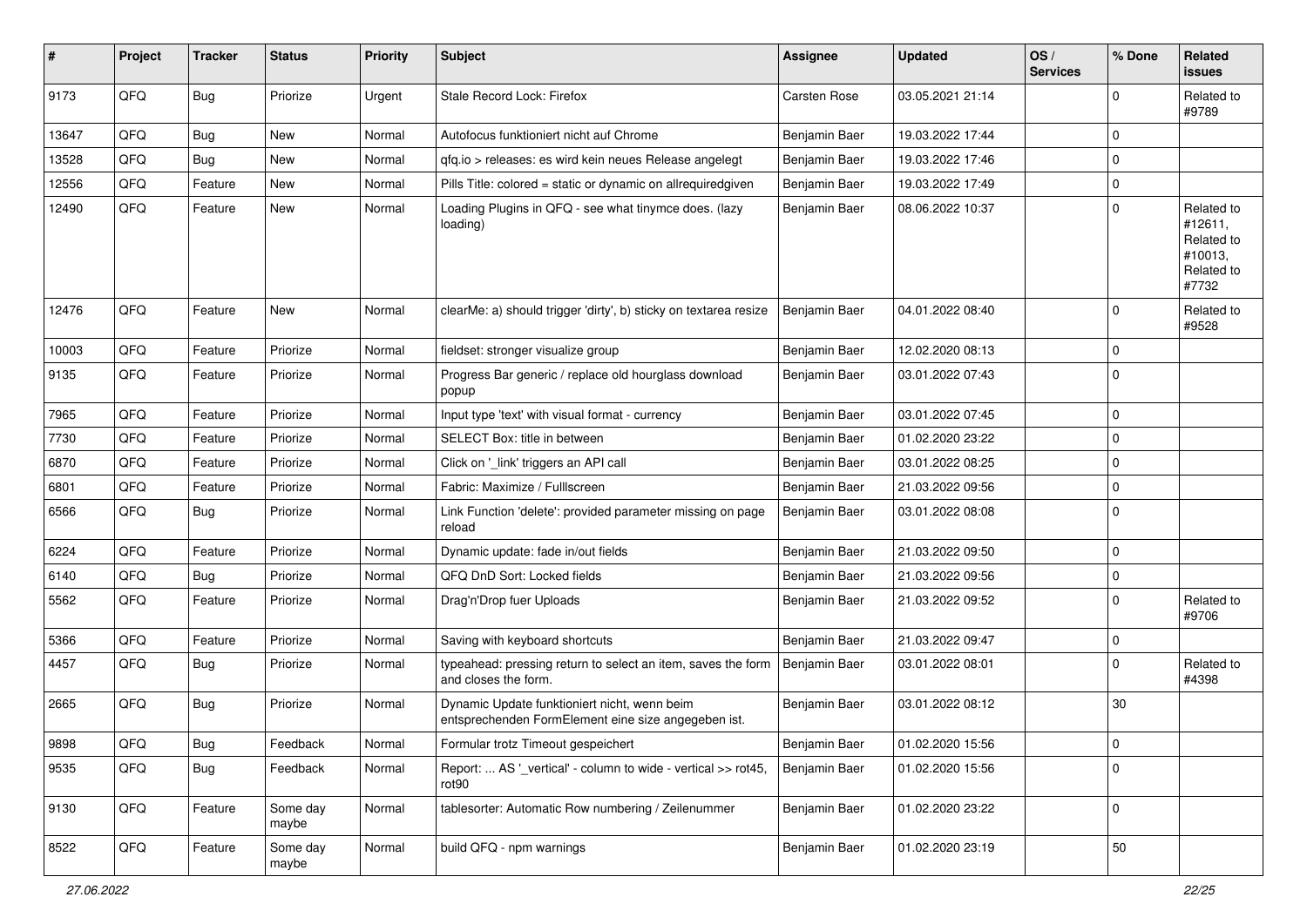| ∦     | Project | <b>Tracker</b> | <b>Status</b>     | <b>Priority</b> | <b>Subject</b>                                                                                                                                           | <b>Assignee</b> | <b>Updated</b>   | OS/<br><b>Services</b> | % Done      | Related<br><b>issues</b>                                               |
|-------|---------|----------------|-------------------|-----------------|----------------------------------------------------------------------------------------------------------------------------------------------------------|-----------------|------------------|------------------------|-------------|------------------------------------------------------------------------|
| 7732  | QFQ     | Feature        | Some day<br>maybe | Normal          | Javascript: Lazy Loading der add on libs                                                                                                                 | Benjamin Baer   | 08.06.2022 10:38 |                        | $\Omega$    | Related to<br>#12611,<br>Related to<br>#12490,<br>Related to<br>#10013 |
| 6972  | QFQ     | Feature        | Some day<br>maybe | Normal          | Fabric Clipboard / cross browser tab                                                                                                                     | Benjamin Baer   | 01.02.2020 23:21 |                        | $\mathbf 0$ |                                                                        |
| 6970  | QFQ     | Feature        | Some day<br>maybe | Normal          | tablesorter: default fuer 'sortReset' aendern von 'Ctrl' zu 'Alt'                                                                                        | Benjamin Baer   | 01.02.2020 23:21 |                        | $\mathbf 0$ |                                                                        |
| 5389  | QFQ     | Feature        | Some day<br>maybe | Normal          | QFQ Design: Multline label / note                                                                                                                        | Benjamin Baer   | 01.02.2020 23:19 |                        | $\mathbf 0$ |                                                                        |
| 5024  | QFQ     | Feature        | Some day<br>maybe | Normal          | Fabric: Generate PDF with edits                                                                                                                          | Benjamin Baer   | 01.02.2020 23:20 |                        | $\mathbf 0$ | Related to<br>#10704                                                   |
| 4454  | QFQ     | <b>Bug</b>     | Some day<br>maybe | Normal          | Required Elements: multiple elements in a row - whole row<br>marked if only one input is empty.                                                          | Benjamin Baer   | 01.02.2020 23:20 |                        | $\mathbf 0$ |                                                                        |
| 4420  | QFQ     | Feature        | Some day<br>maybe | Normal          | Client: Local Storage - store the changes of a form, local in<br>the browser.                                                                            | Benjamin Baer   | 11.12.2019 16:02 |                        | $\mathbf 0$ |                                                                        |
| 4398  | QFQ     | <b>Bug</b>     | Some day<br>maybe | Normal          | Typeahead: mouse click in a prefilled input opens a single<br>item dropdown with the current value - click on it seems to<br>set the value, not the key. | Benjamin Baer   | 01.02.2020 23:20 |                        | $\mathbf 0$ | Related to<br>#4457                                                    |
| 3692  | QFQ     | Feature        | Some day<br>maybe | Normal          | QFQ Webseite                                                                                                                                             | Benjamin Baer   | 11.12.2019 16:02 |                        | $\mathbf 0$ | Related to<br>#5033                                                    |
| 3415  | QFQ     | Feature        | Some day<br>maybe | Normal          | FE Login Box Templatefile                                                                                                                                | Benjamin Baer   | 11.12.2019 16:02 |                        | $\mathbf 0$ |                                                                        |
| 2063  | QFQ     | Bug            | Some day<br>maybe | Normal          | Pills auf 'inaktiv' setzen falls keine Element auf dem Pill<br>sichtbar sind.                                                                            | Benjamin Baer   | 11.12.2019 16:03 |                        | $\mathbf 0$ | Related to<br>#3752                                                    |
| 11237 | QFQ     | Bug            | New               | High            | Radiobutton / parameter.buttonClass= btn-default - kein dirty   Benjamin Baer<br>Trigger                                                                 |                 | 03.05.2021 21:12 |                        | $\mathbf 0$ | Related to<br>#10766                                                   |
| 11057 | QFQ     | Bug            | New               | High            | Checkboxes ohne span.checkmark im Report werden<br>ausgeblendet                                                                                          | Benjamin Baer   | 03.05.2021 21:12 |                        | $\mathbf 0$ | Related to<br>#11039                                                   |
| 7602  | QFQ     | Feature        | ToDo              | High            | Multi Select: with checkboxes                                                                                                                            | Benjamin Baer   | 22.03.2022 09:07 |                        | $\mathbf 0$ |                                                                        |
| 9548  | QFQ     | Feature        | Feedback          | High            | FormElement: Pattern mismatch - optional report only on<br>focus lost                                                                                    | Benjamin Baer   | 03.05.2021 21:14 |                        | $\mathbf 0$ |                                                                        |
| 14185 | QFQ     | Feature        | New               | Normal          | External/Autocron.php - better suitable directory                                                                                                        | Support: System | 28.05.2022 11:03 |                        | $\pmb{0}$   |                                                                        |
| 11195 | QFQ     | Bug            | New               | Low             | Dynamic Update: Note not updated if new text is empty<br>(v20.4)                                                                                         |                 | 25.09.2020 11:14 |                        | $\mathbf 0$ |                                                                        |
| 3567  | QFQ     | Feature        | Some day<br>maybe | Low             | 'Save', 'Close', 'New' als FormElement                                                                                                                   |                 | 11.12.2019 16:02 |                        | $\mathbf 0$ |                                                                        |
| 12156 | QFQ     | Feature        | New               | Normal          | Form: Optional disable 'leave page'                                                                                                                      |                 | 03.05.2021 20:45 |                        | $\pmb{0}$   |                                                                        |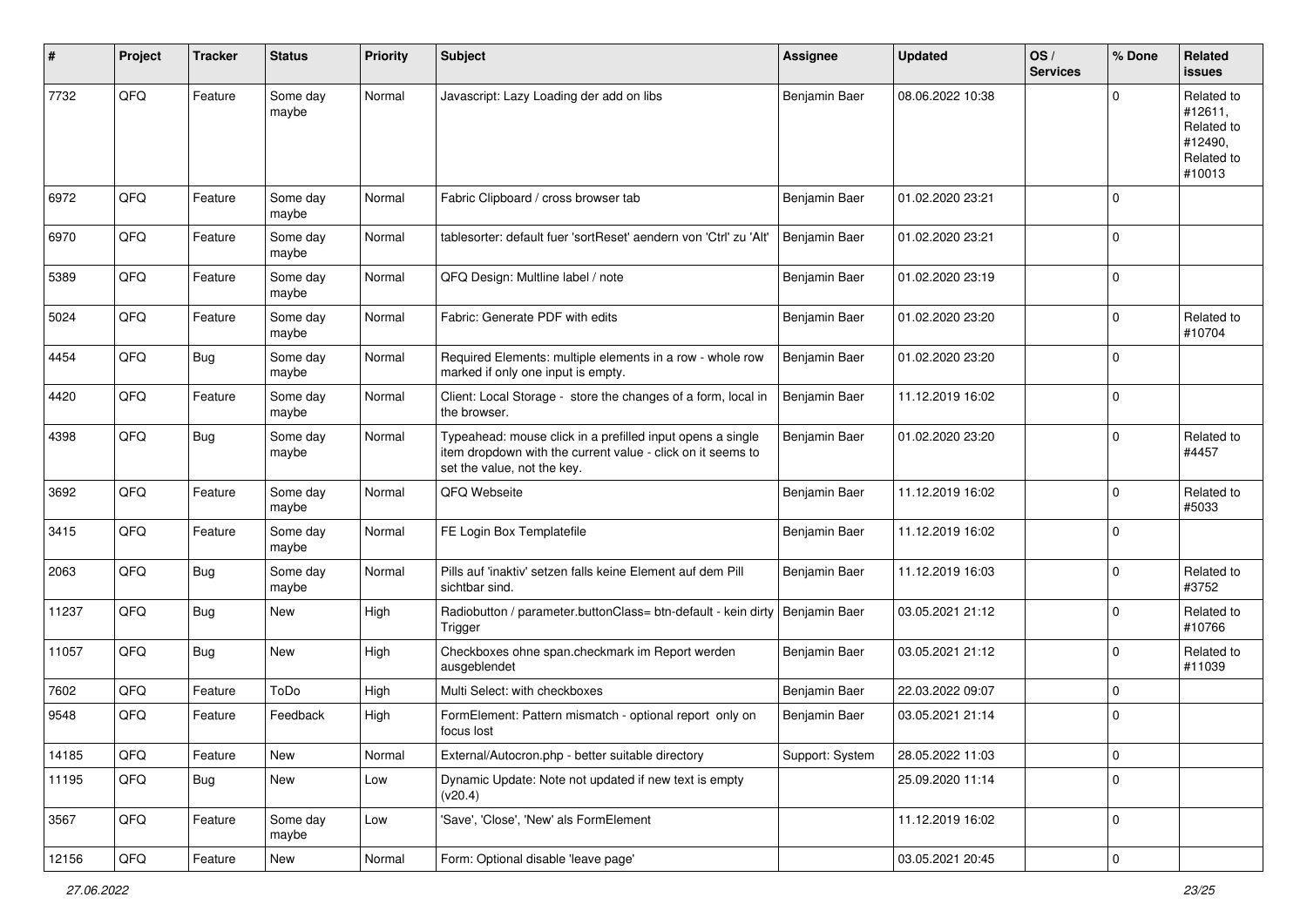| #     | Project | <b>Tracker</b> | <b>Status</b>     | <b>Priority</b> | <b>Subject</b>                                                             | <b>Assignee</b> | <b>Updated</b>   | OS/<br><b>Services</b> | % Done      | Related<br><b>issues</b> |
|-------|---------|----------------|-------------------|-----------------|----------------------------------------------------------------------------|-----------------|------------------|------------------------|-------------|--------------------------|
| 12135 | QFQ     | Feature        | <b>New</b>        | Normal          | Subrecord: Notiz                                                           |                 | 24.04.2021 16:58 |                        | $\mathbf 0$ |                          |
| 12039 | QFQ     | Feature        | New               | Normal          | Missing htmlSpecialChar() in pre processing on form submit                 |                 | 18.02.2021 00:09 |                        | $\mathbf 0$ | Related to<br>#14320     |
| 12038 | QFQ     | Feature        | New               | Normal          | a) STORE_VAR: filenameOnlyStripUniq, b) SP:<br>QSTRIPUNIQ()                |                 | 17.02.2021 23:55 |                        | $\mathbf 0$ |                          |
| 11716 | QFQ     | Feature        | New               | Normal          | Form an beliebiger Stelle im Report anzeigen                               |                 | 09.12.2020 09:47 |                        | $\mathbf 0$ |                          |
| 11715 | QFQ     | <b>Bug</b>     | New               | Normal          | acceptZeroAsRequired and requiredOffButMark do not<br>coincide             |                 | 08.12.2020 12:13 |                        | $\mathbf 0$ |                          |
| 11535 | QFQ     | Feature        | <b>New</b>        | Normal          | Ability to create SQL columns in frontend QFQ forms                        |                 | 17.11.2020 12:11 |                        | $\mathbf 0$ |                          |
| 11534 | QFQ     | Feature        | New               | Normal          | Report: Action on selected rows - Table batchprocessing<br>feature         |                 | 18.11.2020 08:15 |                        | $\mathbf 0$ |                          |
| 11522 | QFQ     | <b>Bug</b>     | <b>New</b>        | Normal          | Aus/Einblenden von Reitern                                                 |                 | 13.11.2020 14:58 |                        | $\mathbf 0$ |                          |
| 10890 | QFQ     | <b>Bug</b>     | New               | Normal          | AutoCron hangs                                                             |                 | 20.07.2020 13:56 |                        | $\mathbf 0$ |                          |
| 10874 | QFQ     | Feature        | New               | Normal          | Erstellen eines Foreign Keys in der Tabelle "FormElement"                  |                 | 13.07.2020 10:11 |                        | $\mathbf 0$ |                          |
| 10763 | QFQ     | Feature        | New               | Normal          | form accessed and submitted despite logout?                                |                 | 16.06.2020 11:43 |                        | $\mathbf 0$ |                          |
| 10759 | QFQ     | Bug            | New               | Normal          | emptyMeansNull - Feld falsch aktualisiert                                  |                 | 12.11.2020 23:45 |                        | $\mathbf 0$ |                          |
| 10384 | QFQ     | Feature        | New               | Normal          | Parameter Exchange QFQ Instances                                           |                 | 07.05.2020 09:38 |                        | $\mathbf 0$ |                          |
| 10345 | QFQ     | Feature        | New               | Normal          | Templates - Patterns QFQ Style                                             |                 | 03.05.2021 21:01 |                        | $\mathbf 0$ | Related to<br>#10713     |
| 10324 | QFQ     | Bug            | New               | Normal          | Excel Export mit Template funktioniert nur, wenn Template<br>vor uid kommt |                 | 30.03.2020 11:20 |                        | $\mathbf 0$ | Related to<br>#10257     |
| 9855  | QFQ     | Bug            | <b>New</b>        | Normal          | <b>Required Check</b>                                                      |                 | 01.02.2020 15:56 |                        | $\mathbf 0$ |                          |
| 9853  | QFQ     | Feature        | New               | Normal          | Check das SQL / QFQ / Mail Logfile geschrieben wird                        |                 | 09.01.2020 11:15 |                        | $\mathbf 0$ |                          |
| 4194  | QFQ     | Feature        | In Progress       | Normal          | Bootstrap 4 ist jetzt offiziel                                             |                 | 03.05.2021 20:47 |                        | $\mathbf 0$ | Related to<br>#10114     |
| 10738 | QFQ     | Feature        | Some day<br>maybe | Normal          | CORS headers for external API requests                                     |                 | 10.06.2020 14:00 |                        | $\mathbf 0$ |                          |
| 9126  | QFQ     | <b>Bug</b>     | Some day<br>maybe | Normal          | hidden Form elements are present in page source                            |                 | 02.01.2021 18:41 |                        | $\mathbf 0$ |                          |
| 9024  | QFQ     | <b>Bug</b>     | Some day<br>maybe | Normal          | QFQ Einarbeitung                                                           |                 | 01.02.2020 15:56 |                        | $\mathbf 0$ |                          |
| 9020  | QFQ     | <b>Bug</b>     | Some day<br>maybe | Normal          | radio mit buttonClass und dynamicUpdate lassen sich nicht<br>kombinieren   |                 | 11.12.2019 16:01 |                        | $\mathbf 0$ |                          |
| 8056  | QFQ     | Feature        | Some day<br>maybe | Normal          | Termin Organisation (Reservation)                                          |                 | 01.02.2020 23:19 |                        | $\mathbf 0$ | Related to<br>#8658      |
| 7921  | QFQ     | Feature        | Some day<br>maybe | Normal          | Rest API Export: URL kuerzer machen                                        |                 | 01.02.2020 23:19 |                        | $\mathbf 0$ |                          |